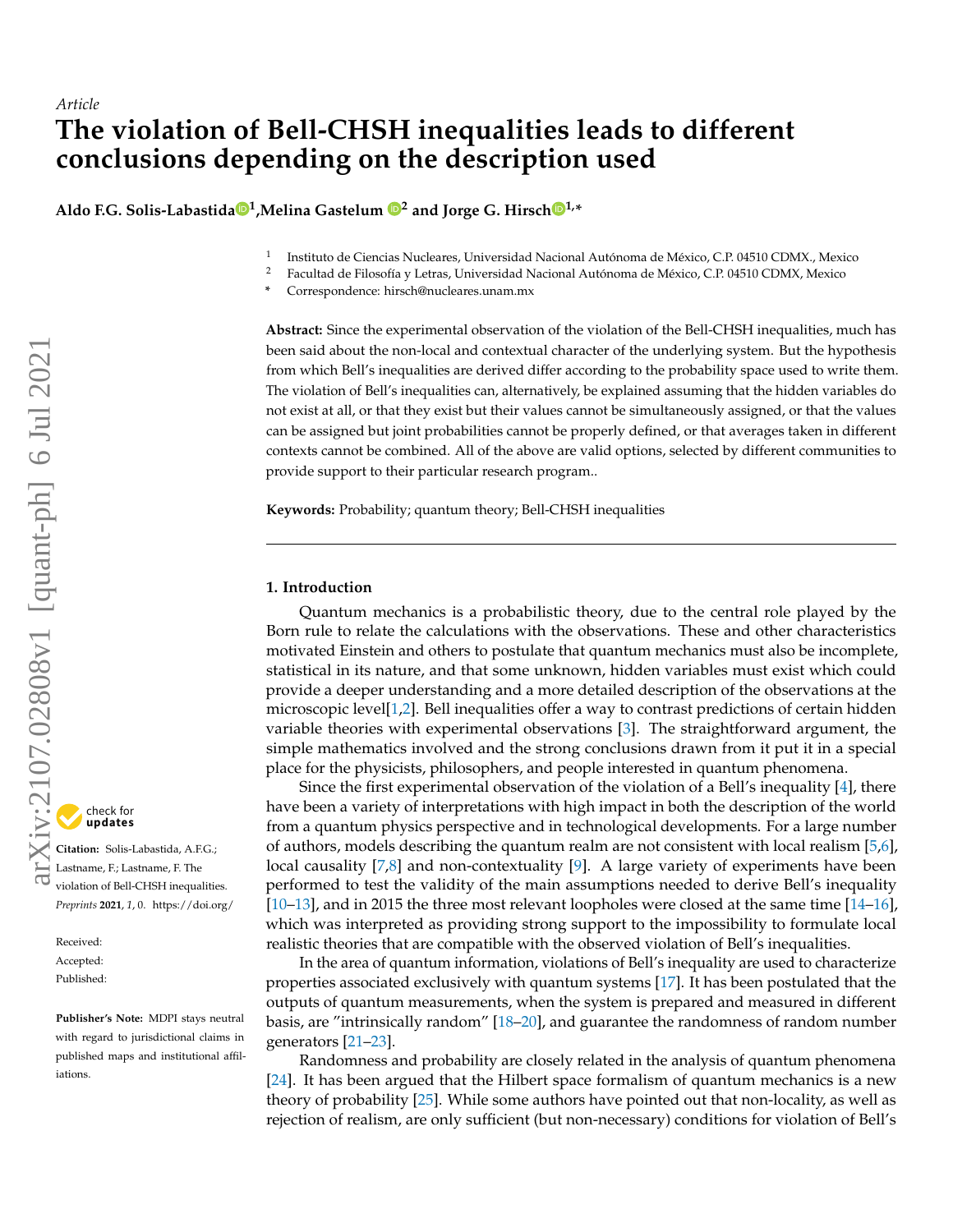inequality [\[26,](#page-16-8)[27\]](#page-16-9) and that the Bell inequalities only need to be satisfied if all observables can be measured jointly [\[28\]](#page-16-10), it seems that the analysis of the violation of Bell's inequality from the probability theory point of view is not fully understood in the physics community. In this contribution our aim is to add more elements, in the common language of probability, to include a variety of interpretations of the violation of Bell's inequality beyond non-locality.

Our starting point is the probability space, which is presented in detail in the next section. We adhere to the view that different probability spaces lead to different Bell's inequalities [\[29](#page-16-11)[,30\]](#page-16-12). While the inequalities look similar, they are not equivalent. They are different mathematical objects with different sets of hypotheses which, when questioned, generate completely different conclusions: non-locality, contextuality (setting dependence), impossibility to assign values to unmeasured quantities, impossibility to define a joint probability distribution, etc. Our intention is to expose that there is no unique way to decide which inequality is employed in the analysis of a Bell type experiment, and the interpretation depends on this choice, which in turn elicits the ontological and epistemological possibilities according to each decision.

Bell's inequalities refer to the probabilities of finding correlations between experimental outputs of a relatively simple experimental setup. Although the quantum mechanical description perfectly matches the experimental results, Bell's inequalities have consequences far beyond quantum physics, and they apply to a variety of generalized probabilistic theories [\[31\]](#page-16-13). This adds to its relevance, but at the same time, there is no common basis to which all communities adhere for its application. We hope this contribution will serve as an invitation to recognize the diversity of interpretations, all of them equally valid in their own terms and with different consequences.

The article is organized as follows: Section II presents a short review of Kolmogorov axioms, Section III describes a Bell type experiment and the different probability spaces which can be employed in its description. Section IV contains the derivation of the different Bell's inequalities, describing the hypothesis involved in each of them. The interpretation of the violation of the inequalities are presented in Section V, and the Conclusions in Section VI.

#### **2. A short review of Kolmogorov axioms**

In the measure theoretic view, axioms of probability assume the existence of a sample space, an event space and a probability measure [\[32](#page-16-14)[,33\]](#page-16-15). These three elements, commonly referred as the *probability space*, must be properly defined when probability is invoked.

One important motivation for this contribution is that, in many cases, operative rules are provided without making explicit the probability space in which they are being employed. In the case of physics, many textbooks, basic or advanced, particularly those devoted to quantum mechanics, tend to introduce probability as it were another physical quantity like charge, mass, etc. [\[34–](#page-16-16)[37\]](#page-16-17). We show in what follows that the implications of the violation of the Bell inequalities are radically affected when different probability spaces are employed.

The sections below contain a modern presentation of the probability space [\[32,](#page-16-14)[38,](#page-16-18)[39\]](#page-16-19).

### *2.1. The probability space*

### 2.1.1. The sample space

The first element in the list is the *sample space*, commonly represented by Ω. This is a set whose elements represent the possible outputs of a trial or experiment. In a coin flip, the set: {*heads*, *tails*} is the common election for a sample space. In a dice the sample space are the numbers one through  $\text{six}, \{1, 2, 3, 4, 5, 6\}.$ 

The sample space has to fully characterize the outputs of the experiment. That is its main feature. Every output not taken into account in the sample space will be ignored. For instance, in the coin flip case, the case where the coin lands on its edge is excluded.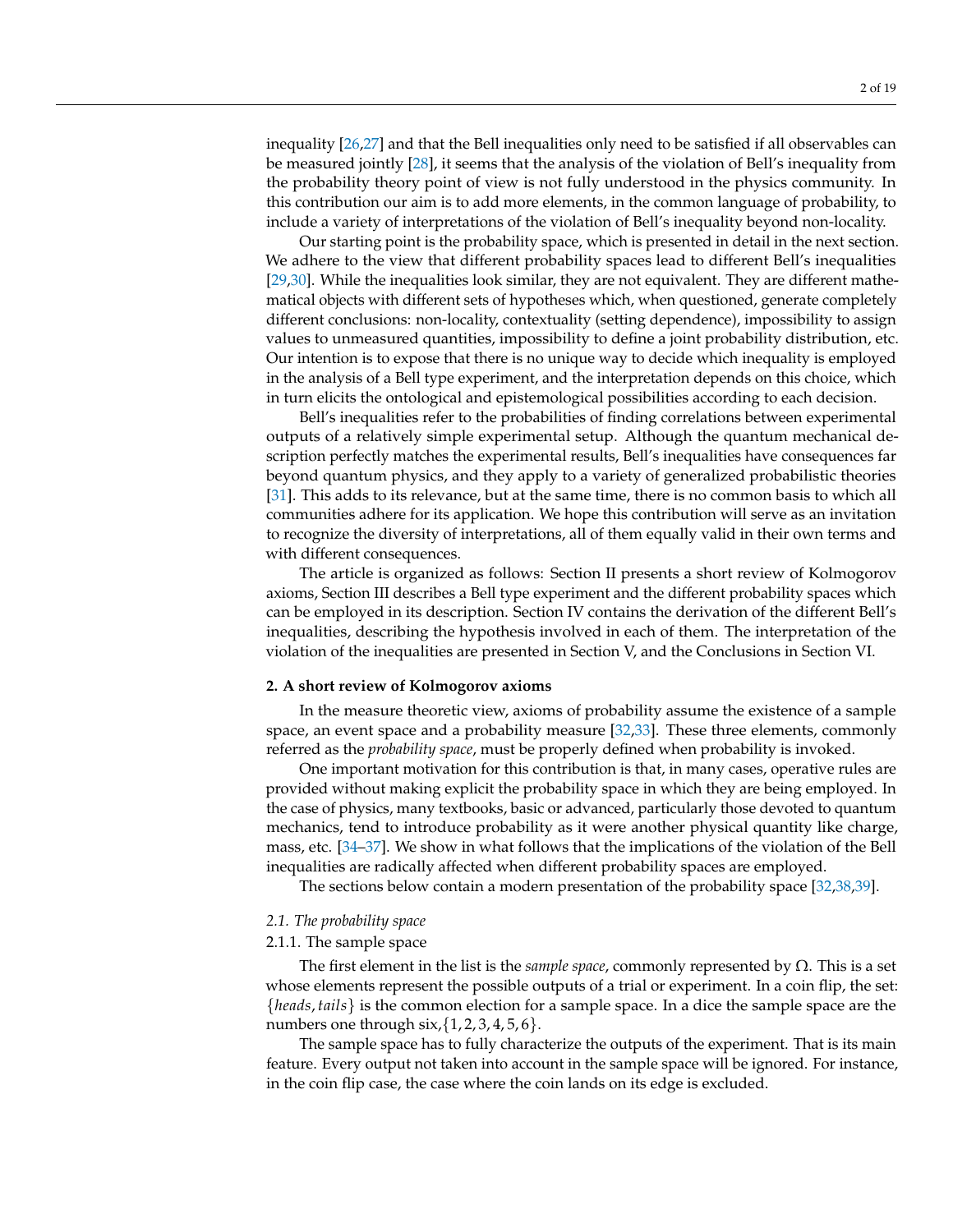Probability is commonly discussed in relation with games like dices, coins, the roulette, etc. In those scenarios the sample space appears almost trivial, it is just the list of possible outcomes in the experiment. However, the situations where probability is applied can be far wider than them, making more challenging to define the sample space.

### 2.1.2. The event space

The second element in the list is the *event space*. This space is meant to represent the situations at which a probability is associated. It is composed of subsets of sample space. Each of these subsets is referred as an *event*. While the sample space represents all the possible outputs, the event space can include the representation of more complex situations.

For instance, in the dice example, the probability of the output being even is represented by the event  $\{2, 4, 6\}$ , i.e. the set that contains all the possible outcomes that fulfills the criterion "being even". Another example is "the output is six", the event is:  $\{6\}$ , this is a set whose only element is 6. Important events are  $\{1, 2, 3, 4, 5, 6\}$ , which can be read as "any of the possible outputs", and the "null event", that is the empty set  $\{\}\$  which can be interpreted as "none of the possible outputs".

The event space doesn't necessarily include all possible subsets of the sample space, it only needs to fulfill three conditions.

- 1. It must contain the sample space. Therefore there is an event, the "total" event, that contains all the possible outputs of the experiment. Just as we wrote above, for a dice this event is  $\{1, 2, 3, 4, 5, 6\}.$
- 2. If an event belongs to the space, then its "complement" also belongs to the space. For instance, if the total event is in the space, then the null event must also be in the space. For the dice, if the event containing all the even outputs is in the event space, then the event {1, 3, 5}, the one containing all odd outputs, must also be in the space.
- 3. The space must be closed under countable unions and intersections. That is, if the space has the event  $\{2, 4, 6\}$  and also has the event  $\{1, 2, 3, 4\}$ , then the event  $\{1, 2, 3, 4, 6\}$  and the event  $\{2, 4\}$  must also be in the space. This can be interpreted as "the event where the output is even and is less than 5".

In this example the word "and" refers to the intersection of subsets. In a similar way, the union of subsets is referred to with the word "or", as in "the event where the output is even or less than 5".

It is relevant to mention two extreme cases. An event space can be formed using only the "total event" and the "null" event. These two events are enough to have a proper event space. This is called the "smallest" event space possible.

In the other side of the spectrum there is the "biggest" event space. This is the set of all the possible subsets, the power set of the sample space. In some cases it is a natural way to represent all the possible events, but in many situations there are restrictions which exclude some elements of the biggest event space.

### 2.1.3. The probability measure

The third element in the list is the *probability measure P*. It is a function that assigns a probability to each event, i.e. a real number. It is important to note that such function must be total, i.e. the probability measure must be defined in every element of the event space.

In the smallest event space, only the total event and the null event will have a probability. In the biggest event space, all the possible events have a probability.

Having defined the probability space, the Kolmogorov axioms can be enunciated.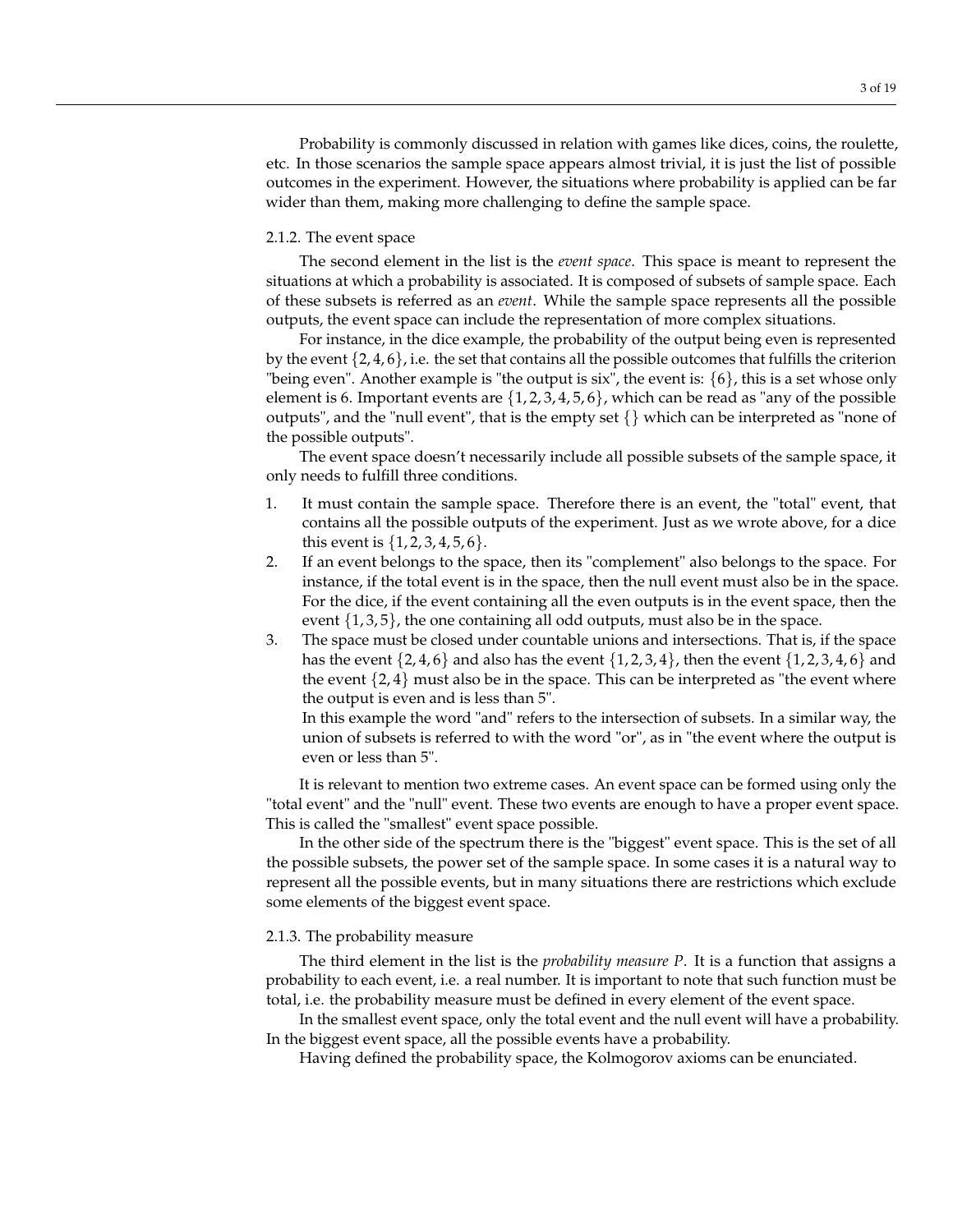# *2.2. Kolmogorov axioms*

The Kolmogorov axioms are considered the foundations of modern probability theory [\[33\]](#page-16-15). Given a sample space Ω, an event space *E* and a probability measure *P*, such measure must fulfill:

<span id="page-3-1"></span>
$$
P(E) \geq 0,\tag{1}
$$

$$
P(\Omega) = 1,\tag{2}
$$

if 
$$
E_i \cap E_j = \emptyset
$$
, then

$$
P(E_1 \cup E_2 \cup \ldots) = P(E_1) + P(E_2) + \ldots \tag{3}
$$

where *E*, *E<sup>i</sup>* , *E<sup>j</sup>* are elements of the event space. This axioms constrain probabilities to have values between zero and one, and other common properties attributed to probabilities.

Notice that the third axiom refers to mutually exclusive events, those which cannot occur at the same time or in the same run [\[40\]](#page-16-20). It can be extended to include the case  $E_1 \cap E_2 \neq \emptyset$  as

$$
P(E_1 \cup E_2) = P(E_1) + P(E_2) - P(E_1 \cap E_2).
$$

In what follows, we employ the notation  $P(E_1, E_2) \equiv P(E_1 \cap E_2)$ .

### 2.2.1. Conditional probabilities

One of the most important concepts in probability theory is the *conditional probability*  $P(E_1|E_2)$  [\[41\]](#page-16-21), the probability of event  $E_1$  given that the event  $E_2$  has occurred. In Kolmogorov's framework it is introduced as a derived concept

$$
P(E_1|E_2) \equiv P(E_1, E_2) / P(E_2).
$$

In the case two events are statistically independent, i.e.  $P(E_1, E_2) = P(E_1)P(E_2)$ , the conditional probability is unaffected by the introduction of the conditional, since  $P(E_1|E_2)$  =  $P(E_1)$ .

For the present analysis, it is important to highlight the fact that a conditional probability is not associated with an event in the Kolmogorov's framework.

#### 2.2.2. Probabilities and relative frequencies

Relative frequencies are the quantities actually observed in a experiment. When an experiment is repeated *M* times, and an event takes place *N<sup>E</sup>* times, the *relative frequency* of the event *E* is defined as  $\frac{N_E}{M}$ .

These quantities are expected to be approximately equal to probability values as *M* grows:

$$
P(E) \approx \frac{N_X}{M} \tag{4}
$$

How tight this equality should hold is not specified in the Kolmogorov's framework.

# <span id="page-3-0"></span>2.2.3. Expected values

In many situations it is useful to associate probability with variables instead of with events. To do so, it is a common practice to use *random variables* as an abbreviation for events. For instance, the probability  $P(X = x)$  is the probability of the event "the quantity X assumed" the value *x*".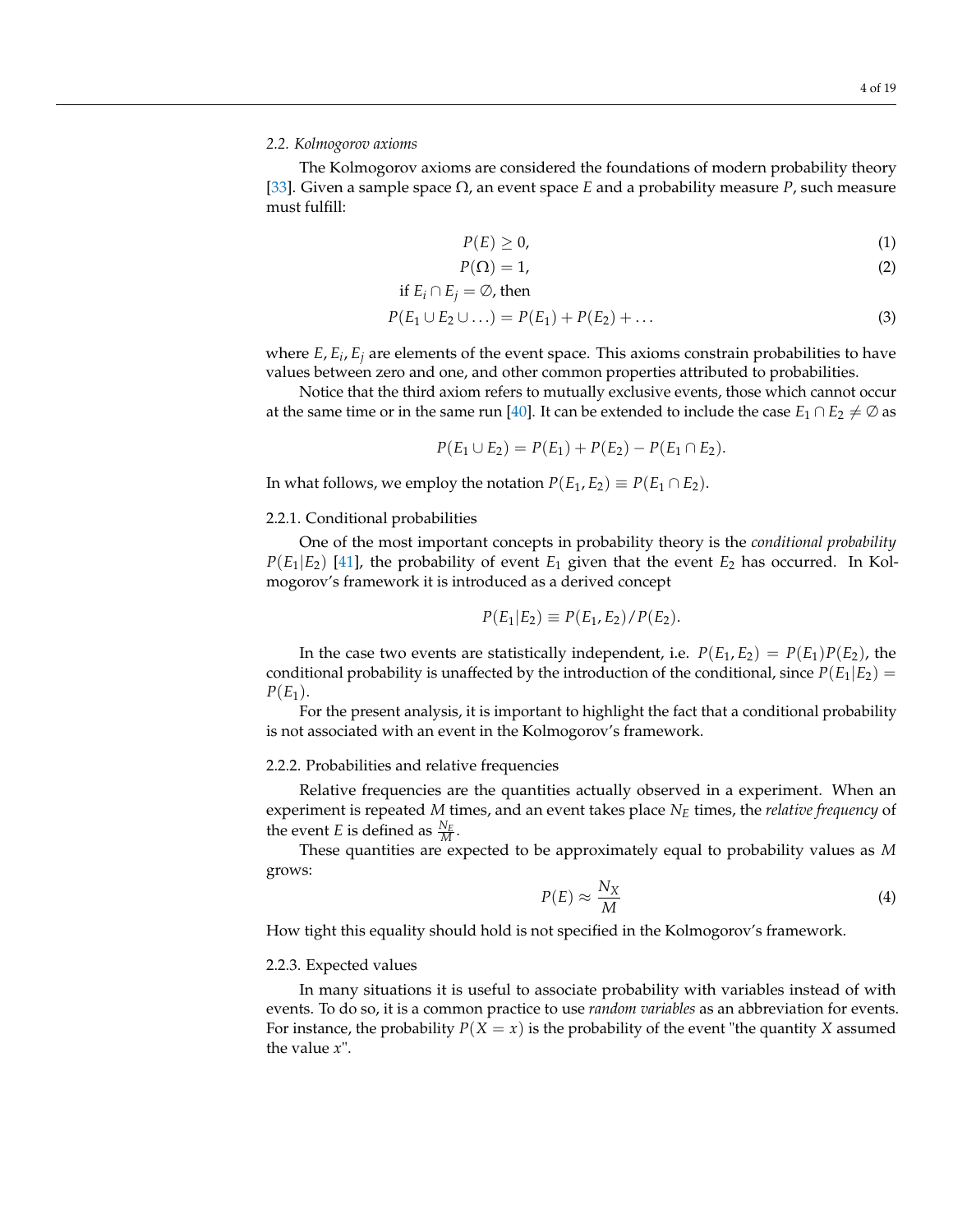For any random variable in a probability space, with probability *P*(*X*), its expectation value is defined as  $\langle f(X) \rangle \stackrel{\text{def}}{=} \sum_i f(x)P(X=x)$ . This quantity is expected to have a value close to the average value observed in experiments:

$$
\langle X \rangle \stackrel{\text{def}}{=} \sum_{x} x P(X = x) \approx \sum_{i=1}^{M} \frac{x_i}{M'},\tag{5}
$$

where  $x_i$  is the result of the *i*-th run of the experiment.

Please note that the above definition does not specify the probability space to which these probabilities belong. For instance, *X* can be in a probability space that also includes *Y*. In this case the definition of average is:

$$
\langle X \rangle \stackrel{\text{def}}{=} \sum_{x,y} xP(X = x, Y = y), \tag{6}
$$

where  $P(X = x, Y = y)$  is the joint probability, which allows to obtain  $P(X = x)$  via marginalization:

$$
P(X = x) = \sum_{y} P(X = x, Y = y).
$$

An important case for our purposes is that of binary variables, which can only assume values 0 and 1. Their expected values have the following property:

$$
\langle X \rangle \stackrel{\text{def}}{=} 0 \times P(X = 0) + 1 \times P(X = 1) = P(X = 1)
$$

If there are other binary variables in the probability space, it is possible to extend the previous identity. The product *XY* is 1 if and only if  $X = Y = 1$ , and 0 otherwise. In this case, each expected value is equivalent to the probability of having the value 1

$$
\langle XY \rangle \stackrel{\text{def}}{=} \sum_{x,y=\{0,1\}} xy \, P(X=x, Y=y) \tag{7}
$$
\n
$$
= (0 \times 0)P(X=0, Y=0) + (0 \times 1)P(X=1, Y=0) \\
+ (1 \times 0)P(X=0, Y=1) + (1 \times 1)P(X=1, Y=1) \\
= P(X=1, Y=1) = P(XY=1)
$$

### **3. Probabilities and Bell inequalities**

*3.1. Bell type experiment*

A Bell type experiment [\[4](#page-15-3)[,42](#page-16-22)[,43\]](#page-16-23) is schematically represented in Fig. [1.](#page-5-0) In each run of the experiment, a pair of entangled photons, particles, or other quantum systems, is generated, one photon traveling to the left and the other to the right. While the photons are in flight, a random selection is made in each side selecting an angle, which sets the polarization basis to be employed in the measurement, between two previously defined options. For simplicity of notation we employ here the pair  $0^{\circ}$  and  $45^{\circ}$  on both sides. Changing the angles to, for example, 22.5◦ and −22.5◦ in one side, has no effect in the following discussion.

Once the polarization basis is selected, each photon travels through a polarized beam splitter with a single photon detector in each arm. The detector activated in each side is univocally associated with a polarization projection in the selected basis, allowing to assign a value to the polarization, in that basis, of each photon detected. To take into account the detector efficiency and presence of noise, the valid measurements are selected as those where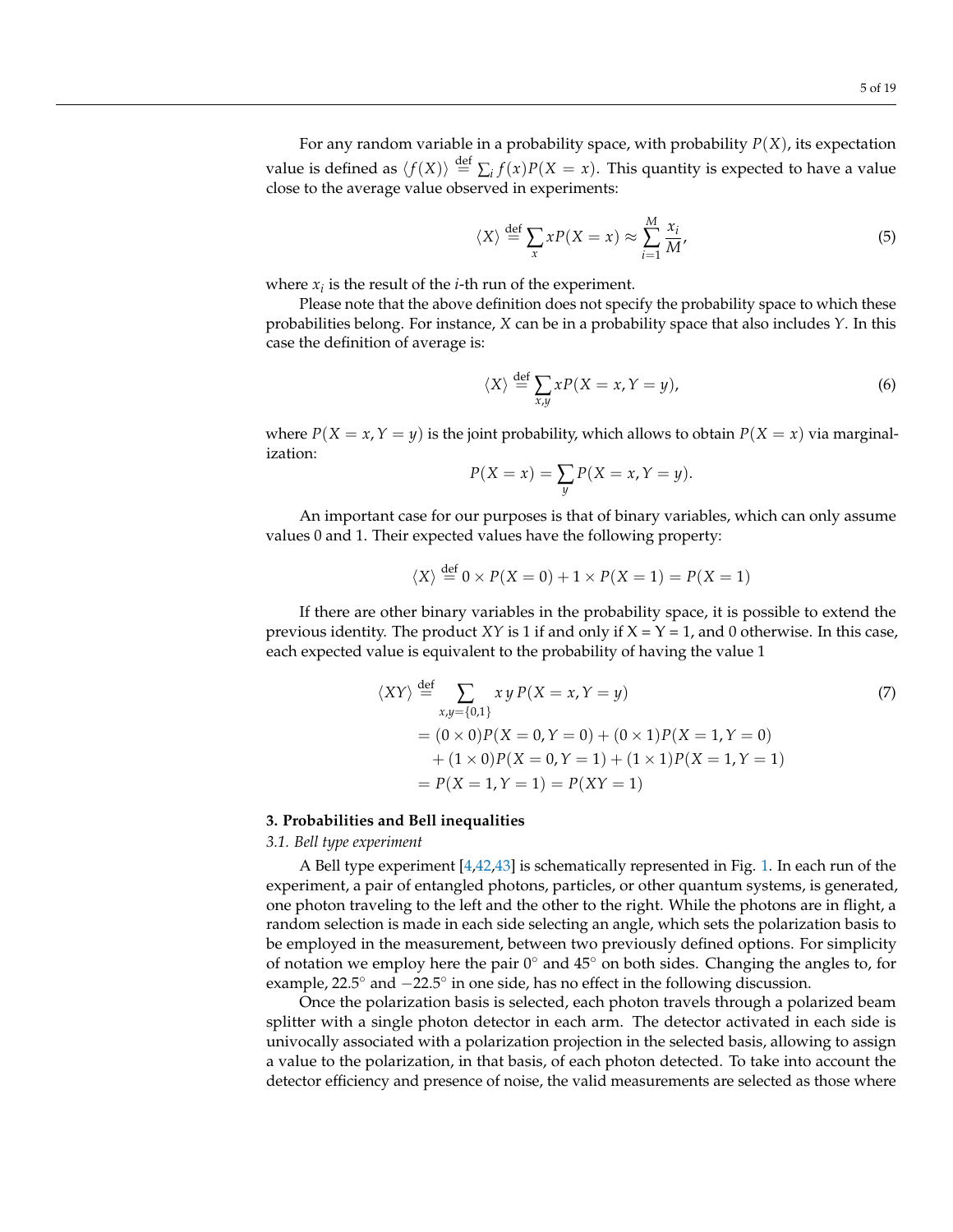one photon is detected in each side. In this way, all events include in each side one and only one angle selected and one and only one detector which registered a photon.

After each run of the experiment there are four quantities registered: one angle selected and one detector activated in each side.

<span id="page-5-0"></span>



There are different probability spaces which can be employed to describe the previous experimental situation, and the Bell inequalities can be built on each one of them. Their details are given below.

### *3.2. The probability space 1*

### 3.2.1. The sample space 1

In this space the possible results of the experiment are characterized by four variables, one angle selected and one detector activated in each side. A hidden variable *λ* is introduced, which cannot be observed. The sample space can be represented with quintuples of the following form:

<span id="page-5-1"></span>
$$
(A, \alpha, B, \beta, \lambda). \tag{8}
$$

Here, *A*, *B* represent which detector is activated in each side. These variables can only have one of two values denoted 0 and 1. The other variables, *α*, *β*, represent the chosen orientation values. They have also only two options, represented by  $0^{\circ}$  and  $45^{\circ}$ . A hidden variable  $\lambda$  is also considered. The sample space contains sixteen different quintuplets for a given value of *λ*:

$$
\left\{ (A = 0, \alpha = 0^{\circ}, B = 0, \beta = 0^{\circ}, \lambda = \lambda'),
$$
  
\n
$$
(A = 0, \alpha = 0^{\circ}, B = 0, \beta = 45^{\circ}, \lambda = \lambda'),
$$
  
\n
$$
(A = 0, \alpha = 0^{\circ}, B = 1, \beta = 0^{\circ}, \lambda = \lambda'),
$$
  
\n
$$
\vdots
$$
  
\n
$$
(A = 1, \alpha = 45^{\circ}, B = 1, \beta = 0^{\circ}, \lambda = \lambda'),
$$
  
\n
$$
(A = 1, \alpha = 45^{\circ}, B = 1, \beta = 45^{\circ}, \lambda = \lambda'), \dots \right\}
$$
  
\n(9)

They represent all the possible combinations for the values of the variables. In a trial of the experiment, it is possible to know the value of the first four variables, however, the last one remains unknown. All possible values of  $\lambda$  describe the same output of the experiment.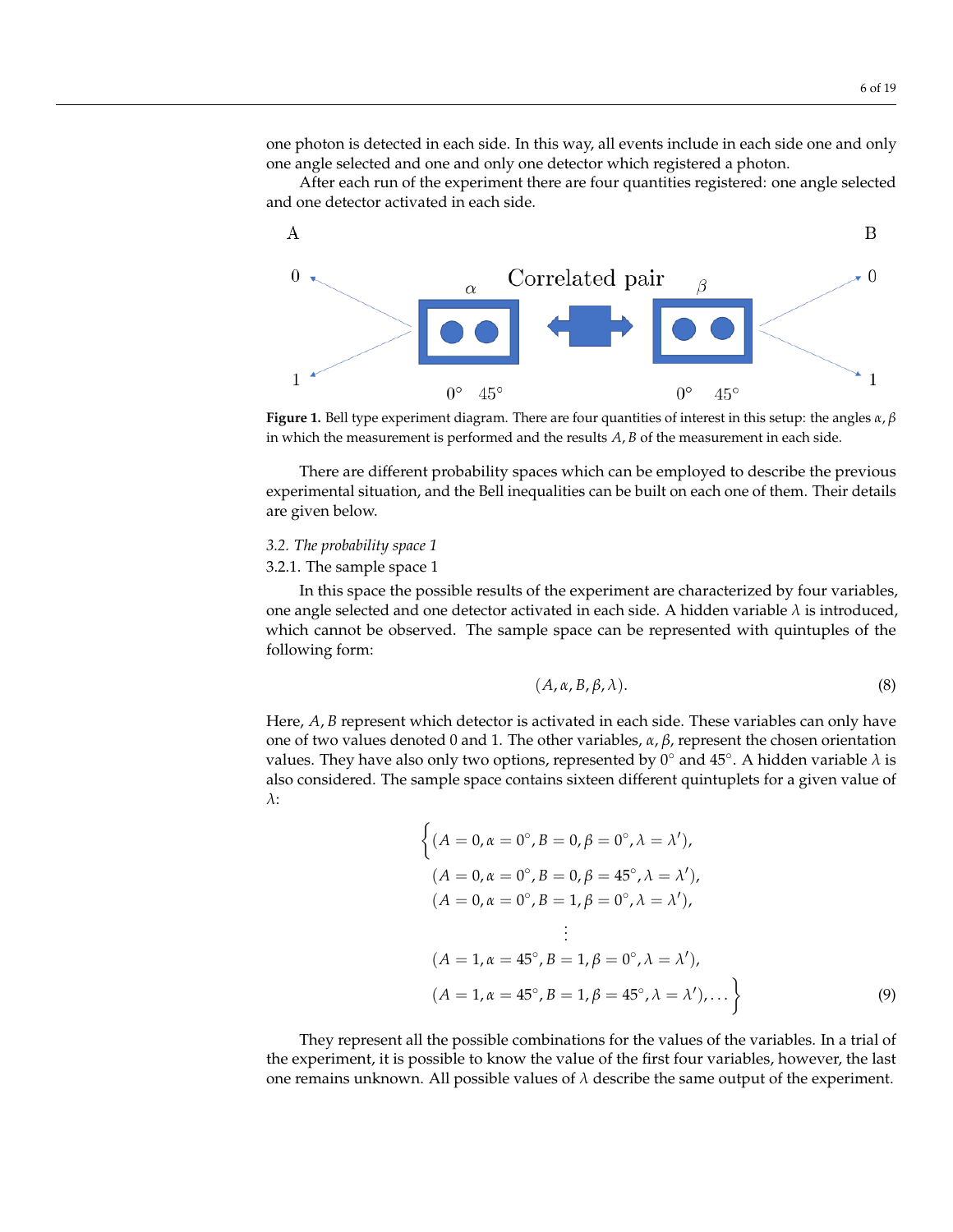# 3.2.2. The event space 1

Implicit in most uses of probability, it is common to choose as the event space the biggest event space, which includes all possible subsets of the sample space. For instance, if side A sets an angle  $\alpha = 0^{\circ}$  and gets a result  $A = 1$ , the corresponding event is:

$$
\begin{cases}\n(A = 1, \alpha = 0^{\circ}, B = 0, \beta = 0^{\circ}, \lambda = \lambda'), \\
(A = 1, \alpha = 0^{\circ}, B = 1, \beta = 0^{\circ}, \lambda = \lambda'), \\
(A = 1, \alpha = 0^{\circ}, B = 0, \beta = 45^{\circ}, \lambda = \lambda'), \\
(A = 1, \alpha = 0^{\circ}, B = 1, \beta = 45^{\circ}, \lambda = \lambda'), \dots \bigg\},\n\end{cases}
$$
\n(10)

i.e, all the quintuples that meet the requirement  $A = 1$  and  $\alpha = 0^{\circ}$ . This set contains these quintuples for each value of *λ*.

### 3.2.3. The probability measure 1

For the third element of the probability space, the probability measure, it is enough to assume that it fulfills the previous requirements and Kolmogorov axioms. It assigns a real number between zero and one to each event in the event space 1.

For instance, the probability of the above mentioned event, side A sets an angle  $\alpha = 0^{\circ}$ and gets a result  $A = 1$ , is

$$
P(A=1,\alpha=0^{\circ}).
$$

This probability is different to the probability that side A gets a result  $A = 1$  given the polarization is measured setting the angle at  $\alpha = 0$ 

$$
P(A=1|\alpha=0^{\circ}),
$$

This is a conditional probability, obtained evaluating

$$
P(A = 1 | \alpha = 0^{\circ}) = P(A = 1, \alpha = 0^{\circ}) / P(\alpha = 0^{\circ}),
$$

Which one of them must be employed in the formulation of Bell inequalities will be explained in the next section.

#### *3.3. The probability space 2*

# 3.3.1. The sample space 2

A different sample space can be built, if it is assumed that in each run of the experiment, it is possible to assign values to the outputs of both orientations of the polarization. It is a picture closer to the classical view where, in a destructive measurement which only allows to measure one property of a system, out of many, in each procedure, the other properties are assumed to have definite values. In each run of the experiment, there is one and only one measured value of *A*, and one of *α* (and the same happens for *B* and *β*).

The two possible outputs on the left side are denoted  $A_{0^{\circ}}$  and  $A_{45^{\circ}}$ . They are assumed to have, in each run, values like  $A_{0^{\circ}} = 1$  and  $A_{45^{\circ}} = 1$ . It represents a situation where, if the measurement is performed in the basis  $0^{\circ}$ , the result will be 1, and if it is performed in the basis at  $45^{\circ}$  the result will be also 1.

This sample space has also four quantities of interest: for side A, the results when the apparatus is set at  $0^{\circ}$  and set at  $45^{\circ}$ . For side B there also are results for  $0^{\circ}$  and for  $45^{\circ}$ . A hidden variable *λ* is also added.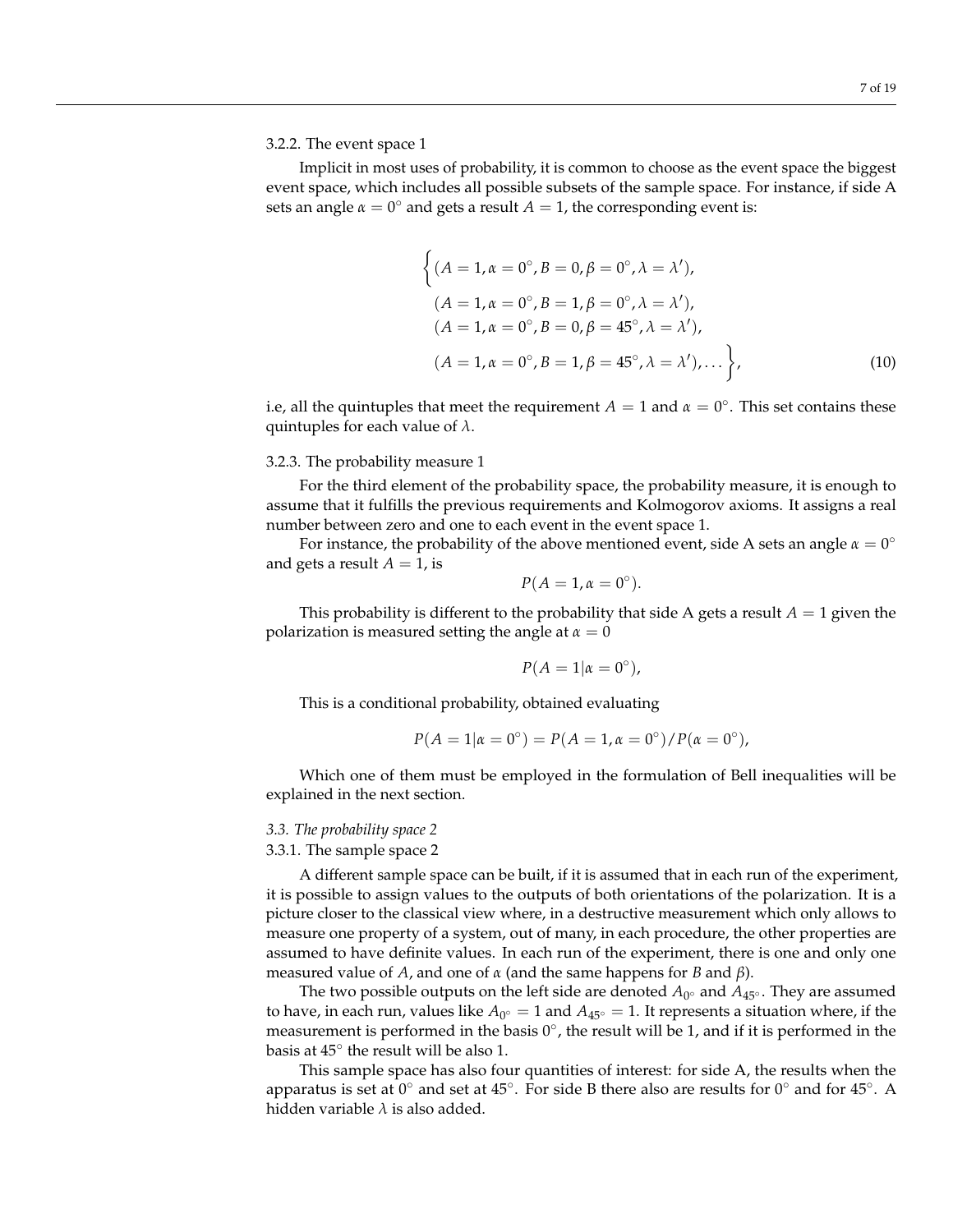The sample space 2 can be written as:

$$
\begin{aligned}\n\left\{ (A_{0^{\circ}} = 0, A_{45^{\circ}} = 0, B_{0^{\circ}} = 0, B_{45^{\circ}} = 0, \lambda = \lambda'), \\
(A_{0^{\circ}} = 0, A_{45^{\circ}} = 0, B_{0^{\circ}} = 0, B_{45^{\circ}} = 1, \lambda = \lambda'), \\
(A_{0^{\circ}} = 0, A_{45^{\circ}} = 0, B_{0^{\circ}} = 1, B_{45^{\circ}} = 1, \lambda = \lambda'), \\
\vdots \\
(A_{0^{\circ}} = 1, A_{45^{\circ}} = 1, B_{0^{\circ}} = 1, B_{45^{\circ}} = 1, \lambda = \lambda'), \dots \right\}.\n\end{aligned} \tag{11}
$$

where all these quintuplets repeat for each value of *λ*.

## 3.3.2. The event space 2 and the probability measure 2

Again the chosen space for event space 2 is the biggest event space associated with sample space 2. Every event in it has an associated probability. These three elements form probability space 2. The probability measure is assumed to satisfy Kolmogorov axioms, i.e. the probability measure assigns values between 0 and 1 to all events.

### *3.4. Events and probabilities in the analysis of the Bell experiments*

Sample spaces 1 and 2 have similarities and differences which are worth to analyze in detail.

### 3.4.1. The same event in the two probability spaces

The same experimental outcome is associated with different events in each space. As an example, if the result is 0 in the side A of the experiment with the angle  $0^{\circ}$ , while in side B the result is 1 with the experiment set up at angle 45°, this event in event space 1 is:

$$
\left\{ (A = 0, \alpha = 0^\circ, B = 1, \beta = 45^\circ, \lambda = \lambda'), \dots \right\}
$$
 (12)

where there is one quintuple for each value of *λ*.

In the event space 2 the set of quintuples compatible with these same conditions is:

$$
\begin{cases}\n(A_{0^{\circ}} = 0, A_{45^{\circ}} = 0, B_{0^{\circ}} = 0, B_{45^{\circ}} = 1, \lambda = \lambda'),\n(A_{0^{\circ}} = 0, A_{45^{\circ}} = 0, B_{0^{\circ}} = 1, B_{45^{\circ}} = 1, \lambda = \lambda'),\n(A_{0^{\circ}} = 0, A_{45^{\circ}} = 1, B_{0^{\circ}} = 0, B_{45^{\circ}} = 1, \lambda = \lambda'),\n(A_{0^{\circ}} = 0, A_{45^{\circ}} = 1, B_{0^{\circ}} = 1, B_{45^{\circ}} = 1, \lambda = \lambda'),\dots \n\end{cases}
$$
\n(13)

where these four quintuplets repeat for each value of *λ*.

This example shows that the same experimental situation has different events associated in the different event spaces. This can be seen in the following simple example, where only events associated with the left arm of the experiment are considered.

### <span id="page-7-0"></span>3.4.2. The same probability in the two probability spaces

In space 2, the probability that  $A_{0^{\circ}} = 1$  is  $P(A_{0^{\circ}} = 1)$ . What is the probability of this event in space 1? It refers to those cases where side A gets the result  $A = 1$ , but only for  $\alpha = 0^{\circ}$ . Note that the election  $P(A = 1, \alpha = 0^{\circ})$  is not the right one, because, if  $\alpha = 0^{\circ}$  is a very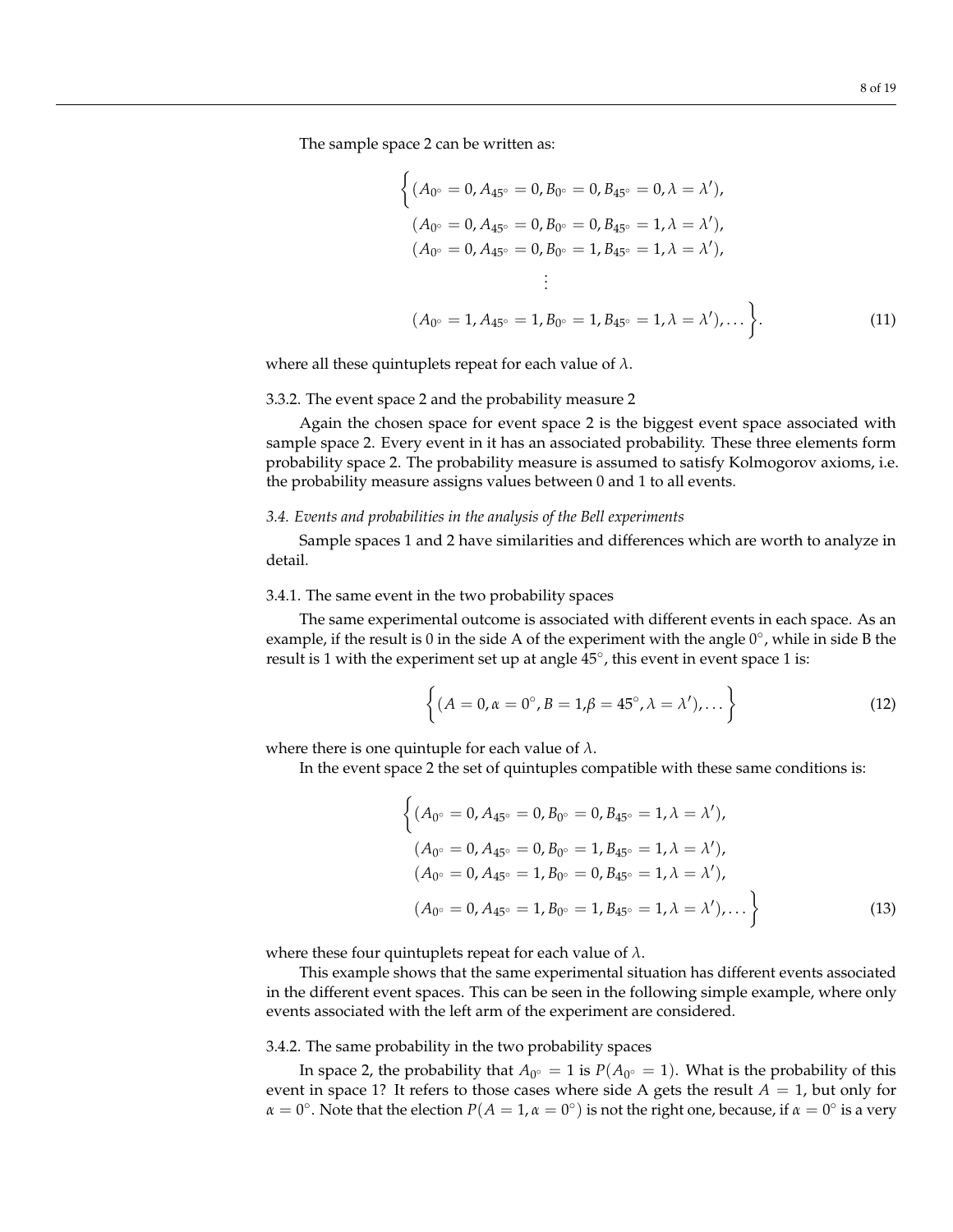<span id="page-8-0"></span>

| space 1 |              |            | space 2 |                 |                |
|---------|--------------|------------|---------|-----------------|----------------|
|         | $\alpha$     |            | Run     | $A_{0^{\circ}}$ | $A_{45^\circ}$ |
| 1       | $0^{\circ}$  |            |         | T               |                |
| 1       |              |            | 2       | 0               | $\mathbf{I}$   |
| 1       | $45^{\circ}$ |            | 3       |                 | μ.             |
| 1       | $0^\circ$    |            | 4       | д               |                |
| O       | $0^{\circ}$  |            |         | U               |                |
| 1       | $45^{\circ}$ |            |         |                 |                |
|         |              |            |         |                 |                |
|         |              | $45^\circ$ |         | $\frac{5}{6}$   |                |

Table 1: An experimental run can be depicted in different probability spaces. On each line, the table on the left shows the experimental result depicted in probability space 1, and those on the right refers to the same experimental result in sample space 2.

unlikely event, the previous probability will be very low due to the fact that the measurement apparatus in side A almost all the time is set in  $\alpha = 45^{\circ}$ . Therefore it is important to take into account only those cases in which  $\alpha = 0^{\circ}$ . This is represented by the conditional probability

$$
P(A = 1 | \alpha = 0) = \frac{P(A = 1, \alpha = 0^{\circ})}{P(\alpha = 0^{\circ})}.
$$

It is worth to extend the previous argument a little further using an example. In the left hand side of Table [1](#page-8-0) the events in space 1 representing the output of each run are listed. In the probability space 2 there is a value for *A*<sup>0</sup> ◦ and *A*45◦ in every experiment, but it is only possible to measure one of them in each run of the experiment. In the right hand side of Table [1,](#page-8-0) both the observed and the unobserved outputs associated to each event in event space 2 are shown, with a circle enclosing the observed quantities. The value which was not measured could have been 0 or 1, but in each run it is assumed to have a value.

In space 1, the number of events in which  $A = 1$  and  $\alpha = 0^{\circ}$  is 2, and the total number of events is 6. It follows that

$$
P(A = 1, \alpha = 0^{\circ}) = 2/6 = 1/3.
$$

In space 2 the values of *A* for  $\alpha = 0^{\circ}$  are assumed to exist, even when the angle selected was  $\alpha = 45^\circ$ . In Table [1](#page-8-0) both the measured and the hidden values are listed. They show  $A_{0^{\circ}} = 1$  in 4 of the 6 events. So, in space 2

$$
P(A_{0^{\circ}}) = 4/6 = 2/3.
$$

Returning to space 1,  $P(A_{0^{\circ}}) = 2/3$  can be expressed as the number of events in which  $A = 1$  given  $\alpha = 0^{\circ}$ , which is the conditional probability

$$
P(A = 1 | \alpha = 0) = \frac{P(A = 1, \alpha = 0)}{P(\alpha = 0)} = \frac{1/3}{1/2} = 2/3.
$$

It is worth to highlight that the conditional probability is not associated with an event in space 1. It is a mere convention meant to represent the quotient of probabilities that do have an associated event.

The above discussion confirms the relation

$$
P(A_{0^{\circ}} = 1) = P(A = 1 | \alpha = 0^{\circ}), \tag{14}
$$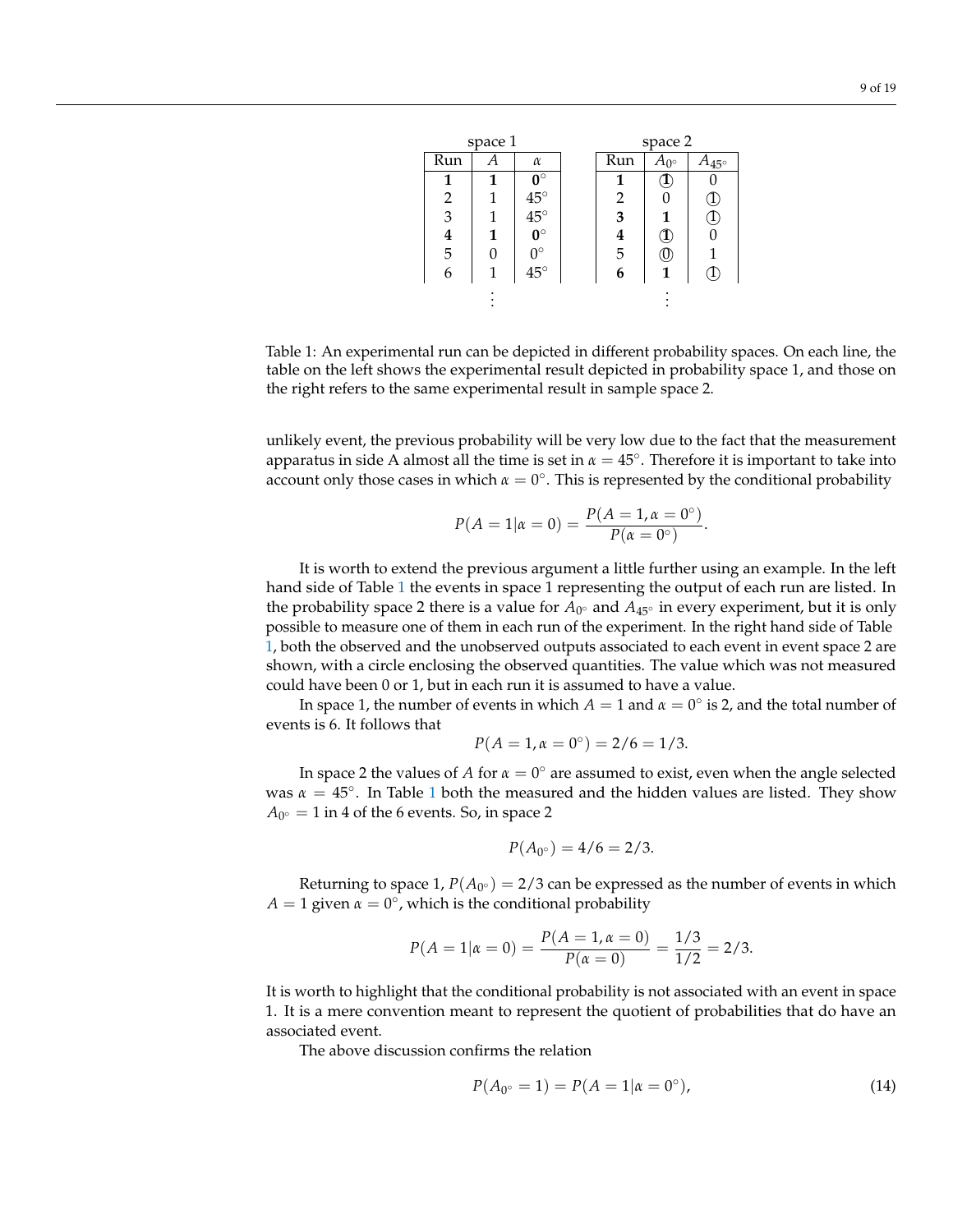where the probability in the left hand side is in probability space 2 while the one in the right hand side is in probability space 1. This equivalence is relevant in the analysis of Bell inequalities.

### 3.4.3. Some events exist only in one probability space

There are situations in which an event in one event space cannot be represented in the other. For instance, the event  $\{\alpha = 0\}$  in space 1 cannot be expressed in space 2, since there is no variable related to the chosen angle.

On the other hand, the event  $\{A_{0^{\circ}} = 0, A_{45^{\circ}} = 0\}$  exists in space 2, but in space 1 it has no meaning, because it would imply to select both polarization angles at the same time. This is not possible since it is not included in sample space 1.

# **4. Two Bell-CHSH inequalities**

Bell-CHSH inequalities refers to a family of inequalities. One very common and useful is the CHSH inequality [\[42\]](#page-16-22).

$$
-2 \leq \langle XY \rangle + \langle X'Y \rangle + \langle XY' \rangle - \langle X'Y' \rangle \leq 2 \tag{15}
$$

where the random variables  $X$ ,  $X'$ ,  $Y$ ,  $Y'$  can take only the values  $+1$  or  $-1$ . Please note that the previous expression leaves unspoken the probability space in which the averages take place.

It is useful to rewrite the above expression in terms of random variables  $A$ ,  $A'$ ,  $B$ ,  $B'$  which take the values  $+1$  or 0 instead. In this form it reads

$$
-1 \le \langle AB \rangle + \langle A'B \rangle + \langle AB' \rangle - \langle A'B' \rangle - \langle A \rangle - \langle B \rangle \le 0. \tag{16}
$$

this will be the one used along this paper.

As it was explained in section [2.2.3,](#page-3-0) employing variables which can only take the values 1 or 0 allows to write their expected values as probabilities. For instance,  $\langle AB \rangle$  is equal to the probability of having a value one in side A for *α* and also in side B for *β*. The relevant point here is that there are two probability spaces in which such probability can be written. As explained in section [3.4.2,](#page-7-0) in probability space 1 the equality

<span id="page-9-0"></span>
$$
\langle AB \rangle = P(A = 1, B = 1 | \alpha, \beta) \tag{17}
$$

should hold. In contrast, in probability space 2 the equality

$$
\langle AB \rangle = P(A_{\alpha} = 1, B_{\beta} = 1) \tag{18}
$$

holds. Since every term in equation [\(16\)](#page-9-0) can be expressed in either of the spaces, we end up with two possible inequalities.

As the two probabilities have been proven equal, the matter of choosing a probability space to write the inequality appears irrelevant at first glance. However, both options will have completely different consequences when the violation of Bell-CHSH inequalities is analyzed.

To continue, a derivation of the inequality in the different spaces is exposed. Here we reproduce a derivation that simplifies the mathematical expressions [\[30\]](#page-16-12) and enables to clearly state the mathematical hypotheses used. It is based in the following mathematical inequality. Given four real numbers  $a, a', b, b' \in [0, 1]$ , as shown in the Appendix, the following inequality holds

<span id="page-9-1"></span>
$$
-1 \le ab + a'b + ab' - a'b' - a - b \le 0 \tag{19}
$$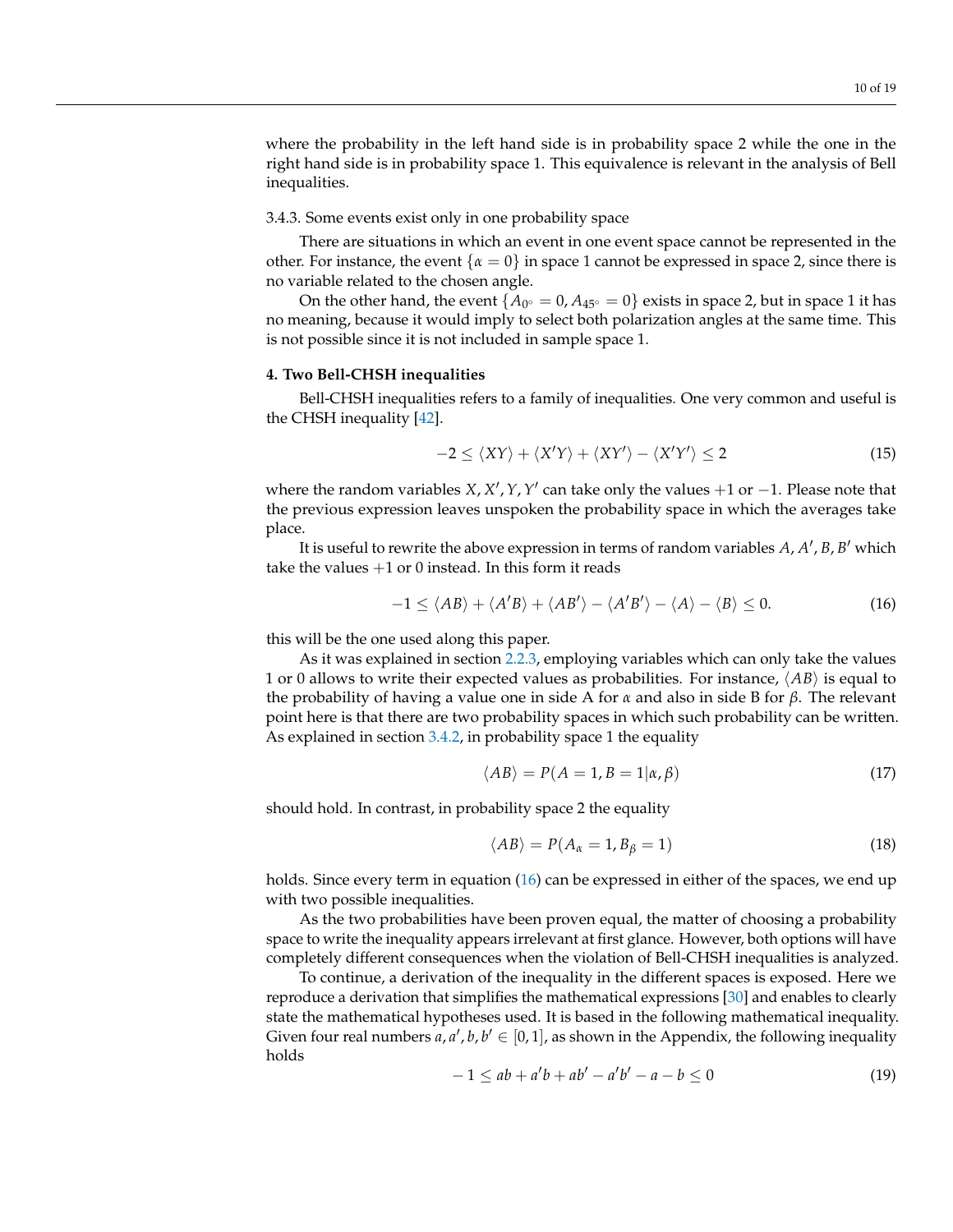# *4.1. Bell inequality in probability space 1*

The version of the inequality [\(16\)](#page-9-0) expressed in probability space 1 is the most commonly found in the literature, and the closest with the original intention of the inequality written by Bell [\[3,](#page-15-2)[42,](#page-16-22)[44\]](#page-17-0).

Since  $\lambda$  is assumed to be unobserved in the experiments, its relative frequencies cannot be measured. If the inequalities are to be compared with experiment, the involved probabilities should not include  $\lambda$ . This is accomplished by averaging over the  $\lambda$  variable.

Based on the Kolmogorov's framework, the averaging is given by:

$$
P(A = 1, B = 1 | \alpha, \beta) = \int_{\Lambda} P(A = 1, B = 1 | \alpha, \beta, \lambda) P(\lambda | \alpha, \beta) d\lambda
$$

for the four possible values of *α* and *β*.

Two hypothesis are employed to manipulate the above conditional probabilities. One is the *locality hypothesis* [\[7\]](#page-15-6):

$$
P(A, B|\alpha, \beta, \lambda) = P(A|\alpha, \lambda)P(B|\beta, \lambda).
$$
 (20)

Based on the concept of statistical independence, it is commonly interpreted as the requirement that the polarization angle *α* selected in the left hand side does not influence the value of the output *B* on the right hand side, and vice versa

As there are four different settings, one for each pairs of angles *α*, *β*, it is necessary to add the hypothesis of  $\lambda$ -independence, sometimes referred to as settings independence [\[45\]](#page-17-1):

$$
P(\lambda|\alpha,\beta) = P(\lambda). \tag{21}
$$

They allow to write

$$
P(A = 1, B = 1 | \alpha, \beta) = \int_{\Lambda} P(A = 1 | \alpha, \lambda) P(B = 1 | \beta, \lambda) P(\lambda) d\lambda
$$

The desired inequality is deduced in the following way. As all probabilities are assumed to satisfy Kolmogorov's axioms, probability takes values between 0 and 1. That allows to use inequality  $(19)$  with the association

$$
a = P(A = 1 | \alpha, \lambda), a' = P(A = 1 | \alpha', \lambda), b = P(B = 1 | \beta, \lambda), b' = P(B = 1 | \beta', \lambda)
$$

to obtain, after multiplying by  $P(\lambda)$  and integrating,

$$
-1 \leq \int_{\Lambda} \{ P(A=1|\alpha,\lambda)P(B=1|\beta,\lambda) + P(A=1|\alpha,\lambda)P(B=1|\beta',\lambda) + P(A=1|\alpha',\lambda)P(B=1|\beta',\lambda) - P(A=1|\alpha',\lambda)P(B=1|\beta',\lambda) - P(A=1|\alpha,\lambda) - P(B=1|\beta,\lambda) \} P(\lambda) d\lambda \leq 0
$$
\n(22)

This allows to derive the desired inequality, from now on referred as inequality 1:

$$
-1 \le P(A = 1, B = 1 | \alpha, \beta) + P(A = 1, B = 1 | \alpha', \beta)
$$
  
+P(A = 1, B = 1 | \alpha, \beta') - P(A = 1, B = 1 | \alpha', \beta')  
-P(A = 1 | \alpha) - P(B = 1 | \beta) \le 0. (23)

In brief, this inequality required the following assumptions in its proof: probability space 1, Kolmogorov's axioms, locality and *λ*-independence.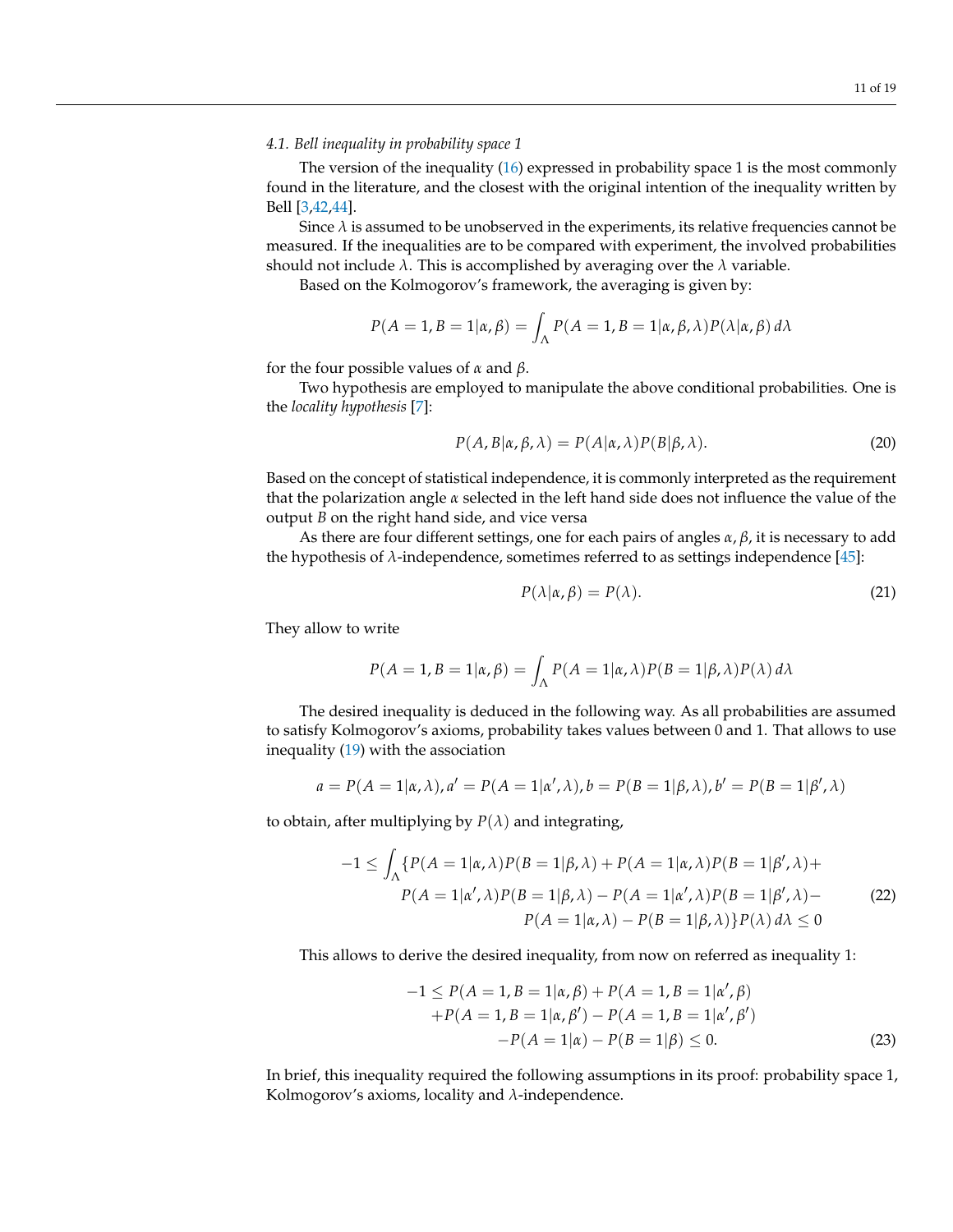# *4.2. Bell inequality in probability space 2*

Assuming the existence of the probability space 2, the demonstration of its Bell inequality is straightforward [\[46](#page-17-2)[–48\]](#page-17-3) .

Since  $A_\alpha$ ,  $A_{\alpha'}$ ,  $B_\beta$ ,  $B_{\beta'}$  only assume the values 0 and 1, it is possible to use again inequality [\(19\)](#page-9-1), making the assignation

$$
a=A_{\alpha}, a'=A_{\alpha'}, b=B_{\beta}, b'=B_{\beta'}
$$

Multiplying by  $P(A_\alpha, A_{\alpha'}, B_\beta, B_{\beta'}, \lambda)$ , i.e. the joint probability, and averaging over all the variables it is obtained:

$$
-1 \leq \int_{\Lambda} \sum_{A_{\alpha}, B_{\beta}, A_{\alpha'}, B_{\beta'} = \{0, 1\}} \{A_{\alpha}B_{\beta} + A_{\alpha'}B_{\beta} + A_{\alpha}B_{\beta'} - A_{\alpha'}B_{\beta'} - A_{\alpha'}B_{\beta'} - A_{\alpha} - B_{\beta}\} P(A_{\alpha}, A_{\alpha'}, B_{\beta}, B_{\beta'}, \lambda) d\lambda \leq 0
$$
\n
$$
(24)
$$

In each realization of the Bell experiment, the outputs *Aα*, *A<sup>α</sup>* <sup>0</sup> , *Bβ*, *B<sup>β</sup>* <sup>0</sup> can have only values 0 or 1. Therefore, according to section [2.2.3,](#page-3-0) it is possible to use identity [\(8\)](#page-5-1). Each term can be rewritten as

$$
\int_{\Lambda} \sum_{A_{\alpha}, B_{\beta}, A_{\alpha'}, B_{\beta'} = \{0, 1\}} A_{\alpha} B_{\beta} \quad P(A_{\alpha}, A_{\alpha'}, B_{\beta}, B_{\beta'}, \lambda) d\lambda = P(A_{\alpha} = 1, B_{\beta} = 1).
$$
 (25)

Then, inequality [\(25\)](#page-11-0) takes the desired form:

<span id="page-11-1"></span><span id="page-11-0"></span>
$$
-1 \le P(A_{\alpha} = 1, B_{\beta} = 1) + P(A_{\alpha} = 1, B_{\beta'} = 1)
$$
  
+ $P(A_{\alpha'} = 1, B_{\beta} = 1) - P(A_{\alpha'} = 1, B_{\beta'} = 1)$   
- $P(A_{\alpha} = 1) - P(B_{\beta} = 1) \le 0.$  (26)

From now on this will be called inequality 2.

To summarize, to demonstrate the validity of the inequality 2, Eq. [\(26\)](#page-11-1), probability space 2 and the validity of the Kolmogorov axioms is required. On the other hand, there is no need to invoke locality nor *λ*-independence.

### *4.3. Bell inequality in a third probability space*

It is possible to derive a third form of the inequalities, one that has the angles and at the same time associates values to all observables. It must be based in a sample space that takes into account all the quantities:

$$
(A_{0^\circ}, A_{45^\circ}, \alpha, B_{0^\circ}, B_{45^\circ}, \beta, \lambda) \tag{27}
$$

Using the biggest event space a new probability space is formed. The inequality, referred as inequality 3, in this space has the form:

$$
-1 \le P(A_{0^{\circ}} = 1, B_{0^{\circ}} = 1 | \alpha = \theta, \beta = \omega) + P(A_{0^{\circ}} = 1, B_{45^{\circ}} = 1 | \alpha = \theta', \beta = \omega) + P(A_{45^{\circ}} = 1, B_{0^{\circ}} = 1 | \alpha = \theta, \beta = \omega') - P(A_{45^{\circ}} = 1, B_{45^{\circ}} = 1 | \alpha = \theta', \beta = \omega') - P(A_{0^{\circ}} = 1 | \alpha = \theta) - P(B_{0^{\circ}} = 1 | \beta = \omega) \le 0.
$$
 (28)

The proof can be done using the same argument of inequality 1. It turns out that the analogous inequality in this space also needs the hypotheses of inequality 1[\[30\]](#page-16-12), so the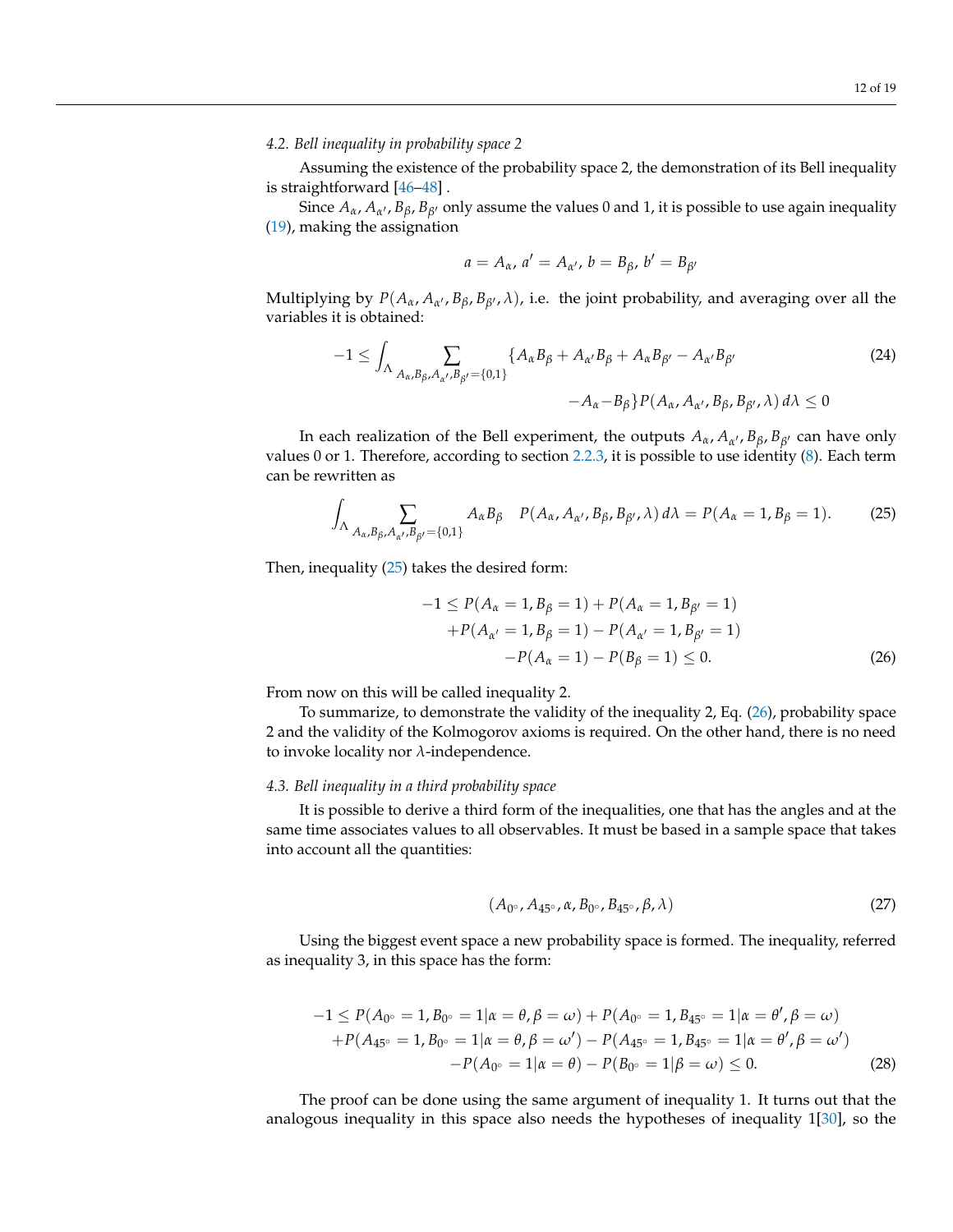introduction of simultaneous values has not impact in the hypotheses when compared to inequality 1.

<span id="page-12-0"></span>Let's summarize these possibilities in a table:

| Table 2: The hypothesis needed for inequalities 1, 2 and 3 |  |  |
|------------------------------------------------------------|--|--|
|                                                            |  |  |

| To prove     | Inequality 1                     | Inequality 2                                                | Inequality 3                                                                 |
|--------------|----------------------------------|-------------------------------------------------------------|------------------------------------------------------------------------------|
| Sample space | $(A, \alpha, B, \beta, \lambda)$ | $(A_{0\circ}, A_{45\circ}B_{0\circ}, B_{45\circ}, \lambda)$ | $(A_{0\circ}, A_{45\circ}, \alpha, B_{0\circ}, B_{45\circ}, \beta, \lambda)$ |
|              | Kolmogorov Axioms                | Kolmogorov Axioms                                           | Kolmogorov Axioms                                                            |
|              | Locality                         |                                                             | Locality                                                                     |
|              | $\lambda$ -independence          |                                                             | $\lambda$ -independence                                                      |

### *4.4. Bell inequalities without probability*

It is possible to derive inequality 2 without making any explicit reference to probabilities, only to relative frequencies [\[46](#page-17-2)[,47\]](#page-17-4).

In an experiment repeated *N* times,  $A^i_\alpha$  is meant to represent the value of the variable *A<sup>α</sup>* in the *i*-th repetition of the experiment, and the same notation for the other variables. Since each variable only assumes the values 0 or 1, it is possible again to use [\(19\)](#page-9-1) with the association:

$$
a = A^i_{\alpha}, \, a' = A^i_{\alpha'}, \, b = B^i_{\beta}, \, b' = B^i_{\beta'}
$$

Summing over all the repetitions of the experiment, and dividing by *N*, we have

$$
-1 \leq \frac{1}{N} \sum_{i} A_{\alpha}^{i} B_{\beta}^{i} + \frac{1}{N} \sum_{i} A_{\alpha}^{i} B_{\beta'}^{i} + \frac{1}{N} \sum_{i} A_{\alpha'}^{i} B_{\beta}^{i} - \frac{1}{N} \sum_{i} A_{\alpha'}^{i} B_{\beta'}^{i} - \frac{1}{N} \sum_{i} A_{\alpha}^{i} - \frac{1}{N} \sum_{i} B_{\beta}^{i} \leq 0.
$$
\n
$$
(29)
$$

The hypothesis are:

- The outputs  $A_{\alpha}$ ,  $A_{\alpha'}$ ,  $B_{\beta}$ ,  $B_{\beta'}$  have assigned values in all the runs, although only two of them are measured in each run.
- The observed product averages  $\sum_i A^i_\alpha B^i_\beta$  can be experimentally determined only for the subset of the results in which the angles  $\alpha$ ,  $\beta$  were selected, while the theoretical average refers to the whole set of values. A version of the *fair sampling* assumption is required, to associate the observed and predicted values [\[26\]](#page-16-8).

### **5. Interpretations of inequality violation**

Violations of the Bell inequalities have been observed since the first experiments [\[4](#page-15-3)[,42\]](#page-16-22). The original setting raised a list of objections regarding the adequacy of the experimental setup, for instance efficiency of detectors, space time separation of the detectors on both sides of experiment, etc.[\[12,](#page-15-12)[13,](#page-15-10)[49](#page-17-5)[,50\]](#page-17-6). Most of the original objections have been answered with more refined settings, closing at the same time many of the loopholes discussed in the literature [\[14](#page-15-11)[,51](#page-17-7)[–54\]](#page-17-8). Despite of the remarkable experimental creativity and amazing technological developments, the debate about the validity and the interpretations of the observed violation of Bell inequalities remains vivid. In what follows we analyze the consequences, assuming that the experiments actually show a violation of Bell's inequalities.

In the above discussion it has been established that there are different inequalities with different hypotheses, listed in Table II. For each one of them, accepting the experimental violation implies that some of the hypotheses must be questioned.

The inequalities 1 and 3 are based in the same set of hypothesis. Most of the literature around this subject concentrates on locality and *λ*-independence. Locality, as its name suggests,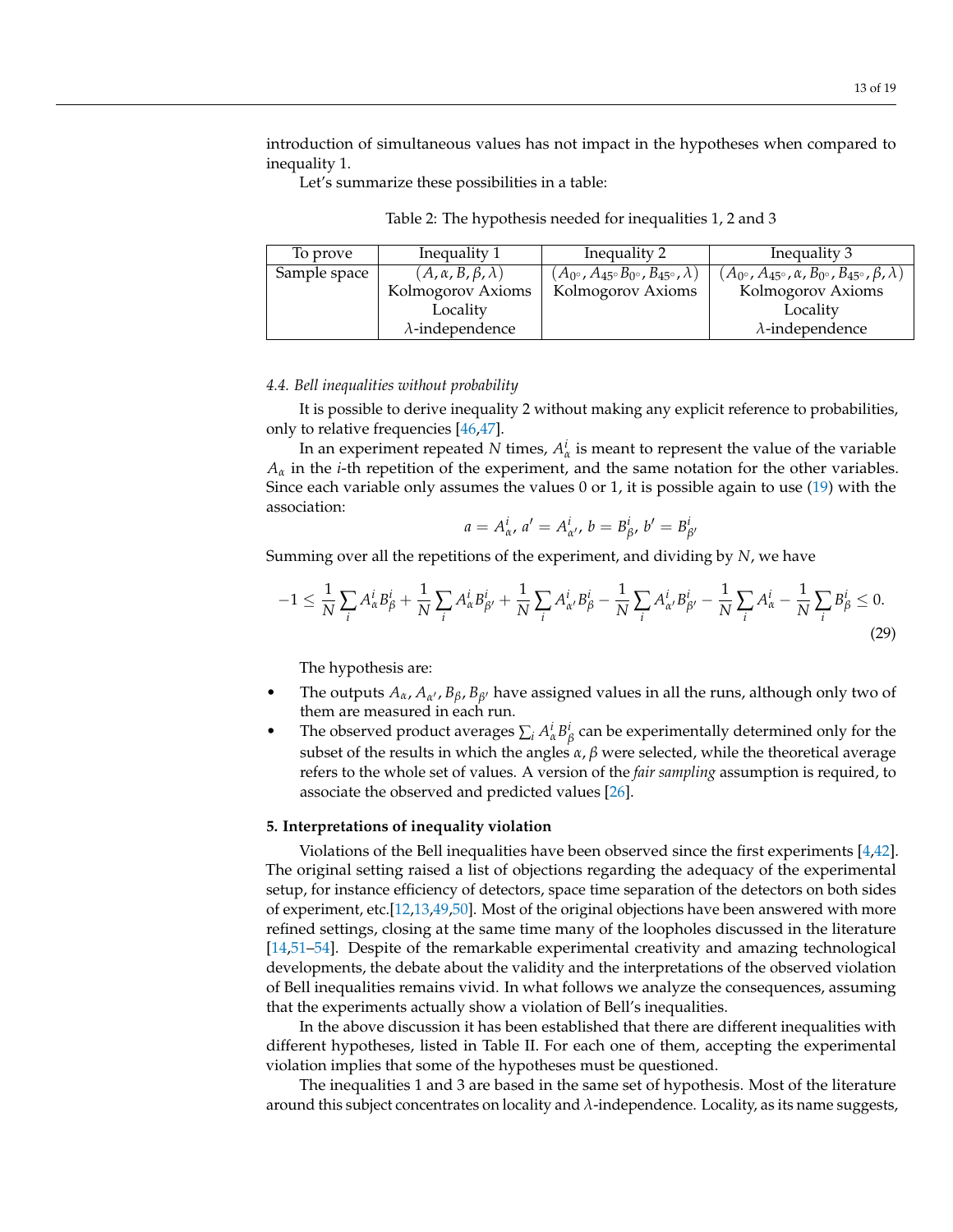is interpreted trough its relation with space, and refers to the impossibility of mutual influence between events in space-time whose interval is space-like. The probability independence, or statistical independence, is interpreted as independence of the physical situation, and is sometimes related with contextuality [\[55](#page-17-9)[,56\]](#page-17-10). Their consequences have been widely discussed in many excellent texts  $[7,8,27,29,47,57,57-59]$  $[7,8,27,29,47,57,57-59]$  $[7,8,27,29,47,57,57-59]$  $[7,8,27,29,47,57,57-59]$  $[7,8,27,29,47,57,57-59]$  $[7,8,27,29,47,57,57-59]$  $[7,8,27,29,47,57,57-59]$ . We will not abound on them.

The violation of any of the three inequalities can be interpreted, alternatively, questioning any element of the probability space, i.e. the sample space, the event space or the probability measure.

First, consider that the failure is in the sample space. That is, the considered sample space does not represent correctly the experimental situation. Since all sample spaces have hidden variables included, it could be tempting to conclude that the mere existence of hidden variables must be rejected, invalidating the use of any of the sample spaces. This position is also close to the orthodox quantum mechanics. In particular, it is related with the debate of completeness of quantum mechanics. However, it is difficult to hold this position, since there are theories like bohmian mechanics that use *non-local* hidden variables and successfully reproduce the results of quantum experiments  $[60,61]$  $[60,61]$ .

An argument can be stated against the use of the sample spaces 2 and 3. From the old times of quantum mechanics, the simultaneous assignment of values for non-commuting observables has been rejected [\[62\]](#page-17-15), and these sample spaces do such value assignment. In the same line, an instrumentalist position will argue against these spaces, since there are values that cannot be simultaneously observed, condensed in the famous dictum *unperformed experiments have no results* [\[30,](#page-16-12)[63\]](#page-17-16).

To continue, consider that the failure is in the event space. It must be closed under unions and intersections.

It is possible to accept the sample spaces 2 and 3, but reject their event space, arguing that only events that can be observed are to be considered. From this point of view, the event  ${A_{0} \circ = 1, A_{45} \circ = 1}$  must be rejected since it cannot be observed. This is a problem since  ${A_{0^{\circ}}} = 1$ } and  ${A_{45^{\circ}}} = 1$ } can be observed, so its intersection should be an event. This is enough to invalidate the event space.

Continuing with the elements to be questioned, the probability measure is the next in the list. It is required to assign probability to all events and to fulfill Kolmogorov's axioms. Therefore, it can be argued that the sample and event spaces do apply for the situation, but not all events have an assigned probability. The existence of the joint probability for the four variables of interest, i.e.  $P(A_\alpha, A_{\alpha'}, B_\beta, B_{\beta'})$ , is a necessary and sufficient condition to deduce Bell inequality 2. Therefore the inequality violation can be interpreted as a non existent joint probability. This is argument is due to Fine [\[64\]](#page-17-17), and has been explored in [\[28,](#page-16-10)[48,](#page-17-3)[65–](#page-17-18)[67\]](#page-17-19).

The interpretation of violations of Bell's inequalities as invalidating the sample space, the event space and/or the probability measure, can be be summarized as "Bell inequality violation just proves that there cannot be a reduction to one common probability space." [\[9](#page-15-8)[,56](#page-17-10)[,67](#page-17-19)[–69\]](#page-17-20).

Finally, the last hypothesis to be questioned is the applicability of the Kolmogorov axioms. Another way to understand the violation of Bell inequalities is to accept the validity of the probability space, and question the applicability of the Kolmogorov axioms [\(3\)](#page-3-1) to this situation. The axioms guarantee that probabilities have values between zero and one, sum up to one, etc.

In the context of quantum mechanics, a phase space including non-commuting observables like position and momentum is widely employed as probability space, but the "probabilities" defined there do not fulfill the non-negativity Kolmogorov's postulate, like the Wigner quasi-probability distribution. There are also distributions which are non-negative, but their marginals do not coincide with the quantum mechanical probabilities in position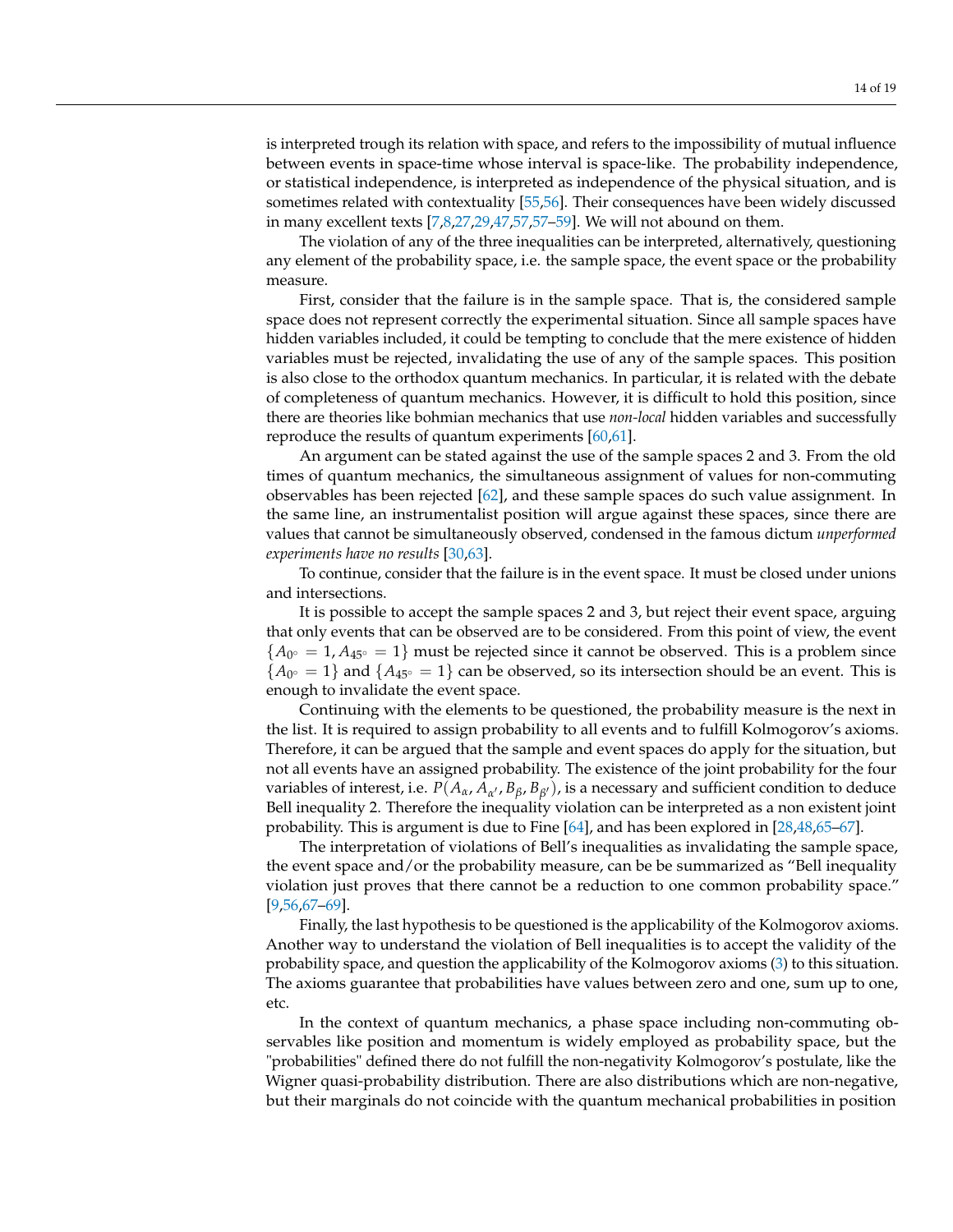or momentum, like the Husimi distribution [\[70,](#page-17-21)[71\]](#page-17-22). There have been also works relating contextuality and negative probabilities in areas outside of physics [\[72\]](#page-17-23).

To sumarize: When the Bell's inequalities are formulated in the probability spaces 2 and 3, their violation can be justified denying the pertinence of these sample spaces, or the event spaces, as being not closed under unions and intersections. It is also possible to point out some events that do not have an associated probability, or to exhibit probabilities that do not fulfill the property of being between one and zero. Inequality 1 is not affected by many of these concerns, which are based in the counterfactual character of elements in the sample spaces 2 and 3. Sample space 1 does not assume the existence of simultaneous values of incompatible outputs in each experimental run. For this reason, if the probability space 1 is employed to deduce the inequality 1, and the Kolmogorov framework is assumed, it is somehow natural to conclude that either locality or *λ*-independence must be questioned to explain the inequality violation.

A final remark refers to the Kolmogorov axioms as the best theoretical representation of probability theory. It is worth to remember that the origin of probability can be traced back to the XVII century. Extensive and valuable studies about the nature of probability were written [\[40](#page-16-20)[,73](#page-18-0)[,74\]](#page-18-1) before the Kolmogorov axioms appeared in 1932 [\[33\]](#page-16-15). Each school of thought has important differences regarding event spaces and probability measures. Although all schools coincide in Kolmogorov axioms for textbook cases, the Bell scenario appear as the perfect situation to raise the differences [\[30](#page-16-12)[,75](#page-18-2)[,76\]](#page-18-3).

### **6. Conclusion**

Bell type experiments can be analyzed employing different probability spaces under Kolmogorov's axioms. Each of them are based in some hypothesis, listed in table [2.](#page-12-0) Under some simple mathematical manipulations they lead to different versions of the Bell-CHSH inequalities, all of them mathematically sound but not equivalent. Their observed violation implies that at least one of the hypothesis must be refuted. Employing the probability space 1 and the validity of the Kolmogorov axioms lead many authors to conclude that any hidden variable model must be non-local and/or contextual. On the other hand, probability space 2 offers other interpretations: that values cannot be simultaneously assigned to all variables, or that the values can be assigned but joint probabilities cannot be properly defined, or that such situations pertain to different probability spaces.

The observed violation of the Bell-CHSH inequalities impose conditions on any physical theory aimed to describe these observations. The theoretical or philosophical frame where the description is performed depends on the moment and the interest of each community. Those elements are at the base of each interpretation. Particular probability theories, like frequentism, of philosophical views like realism, would add elements that may dismiss one or more probability spaces, narrowing the set of hypothesis and changing the epistemological interpretation.

The intention of this contribution is to emphasize the richness of the possibilities and that, in the present use of probability, there is no evidence that one option should be selected over the others. The same experimental results lead to different conclusions depending on the description used.

As different probability theories have different interpretations on what a probability refers to, they have important implications in the analysis of the violation of the Bell-CHSH inequalities which we plan to analyze in a future work.

**Author Contributions:** AFLS-L made the investigation and wrote the original draft, MG and JGH contributed with the conceptualization and writing, review and editing.

**Funding:** This research was partially funded by DGAPA-UNAM project IN104020.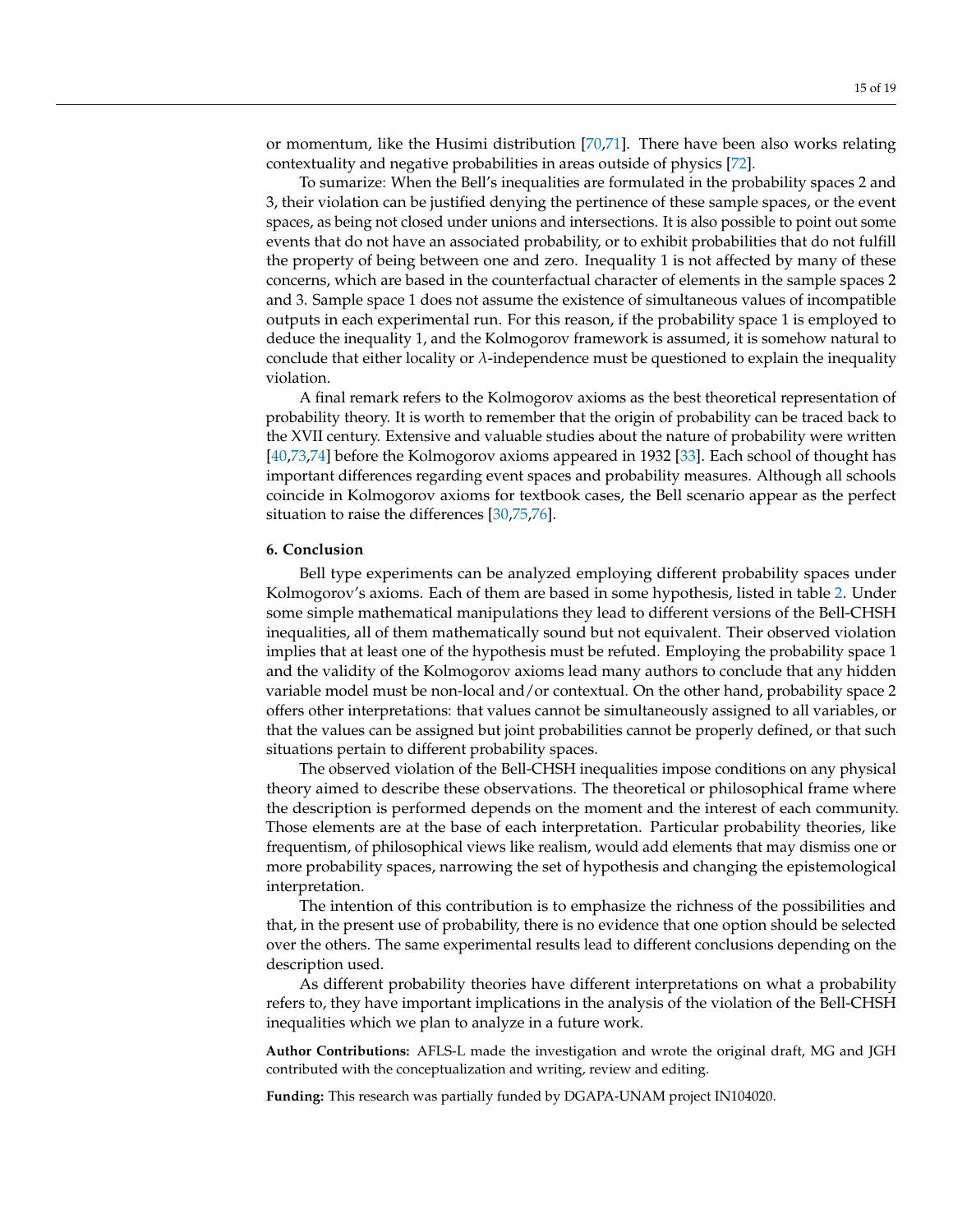**Conflicts of Interest:** The authors declare no conflict of interest.

### **Appendix A. Derivation of the numerical inequality**

Let be 4 real variables  $x$ ,  $x'$ ,  $y$ ,  $y' \in [-1, 1]$ . The function

$$
f(x, x', y, y') \equiv xy + xy' + x'y - x'y' = x(y + y') + x'(y - y') = y(x + x') + y'(x - x')
$$

has critical points defined by

$$
\frac{\partial f}{\partial x} = y + y' = 0, \quad \frac{\partial f}{\partial x'} = y - y' = 0, \quad \frac{\partial f}{\partial y} = x + x' = 0, \quad \frac{\partial f}{\partial y'} = x - x' = 0.
$$

The above conditions imposse  $x = \pm x'$ ,  $y = \pm y'$ . Given that the extreme values each variable can have are  $\pm 1$ , the function  $f$  in this domain is bounded as

$$
-2 \le f(x, x', y, y') \le 2.
$$

Under the linear transformation  $x = 2a - 1$ ,  $x' = 2a' - 1$ ,  $y = 2b - 1$ ,  $y' = 2b' - 1$ , the new variables have the domain  $a, a', b, b' \in [0, 1]$ , the function f becomes

$$
f(a, a', b, b') \equiv ab + ab' + a'b - a'b' - a - b,
$$

and the inequality reads

$$
-1 \le ab + ab' + a'b - a'b' - a - b \le 0.
$$

# **References**

- <span id="page-15-0"></span>1. Einstein, A.; Podolsky, B.; Rosen, N. Can Quantum-Mechanical Description of Physical Reality Be Considered Complete? *Physical Review* **1935**, *47*, 777–780. doi[:10.1103/PhysRev.47.777.](https://doi.org/10.1103/PhysRev.47.777)
- <span id="page-15-1"></span>2. Pais, A. Einstein and the Quantum Theory. *Reviews of Modern Physics* **1979**, *51*, 863–914. doi[:10.1103/RevModPhys.51.863.](https://doi.org/10.1103/RevModPhys.51.863)
- <span id="page-15-2"></span>3. Bell, J.S. On the Problem of Hidden Variables in Quantum Mechanics. *Reviews of Modern Physics* **1966**, *38*, 447–452. doi[:10.1103/RevModPhys.38.447.](https://doi.org/10.1103/RevModPhys.38.447)
- <span id="page-15-3"></span>4. Aspect, A. Proposed Experiment to Test the Nonseparability of Quantum Mechanics. *Physical Review D* **1976**, *14*, 1944–1951. doi[:10.1103/PhysRevD.14.1944.](https://doi.org/10.1103/PhysRevD.14.1944)
- <span id="page-15-4"></span>5. Santos, E. Mathematical and Physical Meaning of the Bell Inequalities. *European Journal of Physics* **2016**, *37*, 055402. doi[:10.1088/0143-](https://doi.org/10.1088/0143-0807/37/5/055402) [0807/37/5/055402.](https://doi.org/10.1088/0143-0807/37/5/055402)
- <span id="page-15-5"></span>6. Collaboration, T.B.B.T. Challenging local realism with human choices. *Nature* **2018**, *557*, 212–216. doi[:10.1038/s41586-018-0085-3.](https://doi.org/10.1038/s41586-018-0085-3)
- <span id="page-15-6"></span>7. Bell, J.S. The Theory of Local Beables. In *Speakable and Unspeakable in Quantum Mechanics: Collected Papers on Quantum Philosophy*, Second ed.; Cambridge University Press: Cambridge, 2004; pp. 52–62. doi[:10.1017/CBO9780511815676.009.](https://doi.org/10.1017/CBO9780511815676.009)
- <span id="page-15-7"></span>8. Maudlin, T. What Bell Did. *Journal of Physics A: Mathematical and Theoretical* **2014**, *47*, 424010. doi[:10.1088/1751-8113/47/42/424010.](https://doi.org/10.1088/1751-8113/47/42/424010)
- <span id="page-15-8"></span>9. Nieuwenhuizen, T.M. Is the Contextuality Loophole Fatal for the Derivation of Bell Inequalities? *Foundations of Physics* **2011**, *41*, 580–591. doi[:10.1007/s10701-010-9461-z.](https://doi.org/10.1007/s10701-010-9461-z)
- <span id="page-15-9"></span>10. Kwiat, P.G.; Eberhard, P.H.; Steinberg, A.M.; Chiao, R.Y. Proposal for a Loophole-Free Bell Inequality Experiment. *Physical Review A* **1994**, *49*, 3209–3220. doi[:10.1103/PhysRevA.49.3209.](https://doi.org/10.1103/PhysRevA.49.3209)
- 11. Gisin, N.; Zbinden, H. Bell Inequality and the Locality Loophole: Active versus Passive Switches. *Physics Letters A* **1999**, *264*, 103–107. doi[:10.1016/S0375-9601\(99\)00807-5.](https://doi.org/10.1016/S0375-9601(99)00807-5)
- <span id="page-15-12"></span>12. Barrett, J.; Collins, D.; Hardy, L.; Kent, A.; Popescu, S. Quantum Nonlocality, Bell Inequalities, and the Memory Loophole. *Physical Review A* **2002**, *66*, 042111. doi[:10.1103/PhysRevA.66.042111.](https://doi.org/10.1103/PhysRevA.66.042111)
- <span id="page-15-10"></span>13. Branciard, C. Detection Loophole in Bell Experiments: How Postselection Modifies the Requirements to Observe Nonlocality. *Physical Review A* **2011**, *83*, 032123. doi[:10.1103/PhysRevA.83.032123.](https://doi.org/10.1103/PhysRevA.83.032123)
- <span id="page-15-11"></span>14. Hensen, B.; Bernien, H.; Dréau, A.E.; Reiserer, A.; Kalb, N.; Blok, M.S.; Ruitenberg, J.; Vermeulen, R.F.L.; Schouten, R.N.; Abellán, C.; Amaya, W.; Pruneri, V.; Mitchell, M.W.; Markham, M.; Twitchen, D.J.; Elkouss, D.; Wehner, S.; Taminiau, T.H.; Hanson, R. Loophole-Free Bell Inequality Violation Using Electron Spins Separated by 1.3 Kilometres. *Nature* **2015**, *526*, 682–686. doi[:10.1038/nature15759.](https://doi.org/10.1038/nature15759)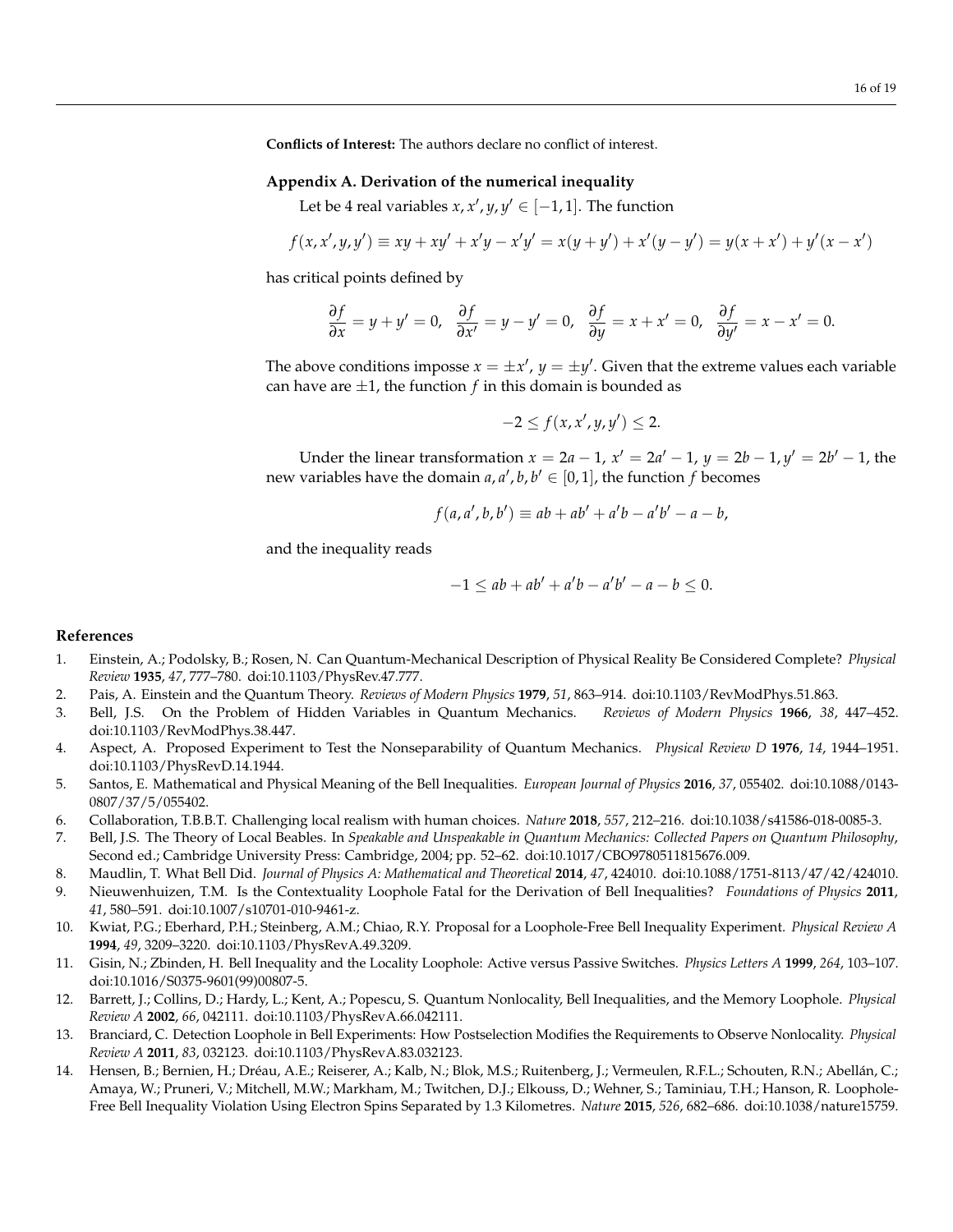- 15. Shalm, L.K.; Meyer-Scott, E.; Christensen, B.G.; Bierhorst, P.; Wayne, M.A.; Stevens, M.J.; Gerrits, T.; Glancy, S.; Hamel, D.R.; Allman, M.S.; Coakley, K.J.; Dyer, S.D.; Hodge, C.; Lita, A.E.; Verma, V.B.; Lambrocco, C.; Tortorici, E.; Migdall, A.L.; Zhang, Y.; Kumor, D.R.; Farr, W.H.; Marsili, F.; Shaw, M.D.; Stern, J.A.; Abellán, C.; Amaya, W.; Pruneri, V.; Jennewein, T.; Mitchell, M.W.; Kwiat, P.G.; Bienfang, J.C.; Mirin, R.P.; Knill, E.; Nam, S.W. Strong Loophole-Free Test of Local Realism. *Phys. Rev. Lett.* **2015**, *115*, 250402. doi[:10.1103/PhysRevLett.115.250402.](https://doi.org/10.1103/PhysRevLett.115.250402)
- <span id="page-16-0"></span>16. Giustina, M.; Versteegh, M.A.M.; Wengerowsky, S.; Handsteiner, J.; Hochrainer, A.; Phelan, K.; Steinlechner, F.; Kofler, J.; Larsson, J.A.; Abellán, C.; Amaya, W.; Pruneri, V.; Mitchell, M.W.; Beyer, J.; Gerrits, T.; Lita, A.E.; Shalm, L.K.; Nam, S.W.; Scheidl, T.; Ursin, R.; Wittmann, B.; Zeilinger, A. Significant-Loophole-Free Test of Bell's Theorem with Entangled Photons. *Phys. Rev. Lett.* **2015**, *115*, 250401. doi[:10.1103/PhysRevLett.115.250401.](https://doi.org/10.1103/PhysRevLett.115.250401)
- <span id="page-16-1"></span>17. Salavrakos, A.; Augusiak, R.; Tura, J.; Wittek, P.; Acín, A.; Pironio, S. Bell Inequalities Tailored to Maximally Entangled States. *Physical Review Letters* **2017**, *119*, 040402. doi[:10.1103/PhysRevLett.119.040402.](https://doi.org/10.1103/PhysRevLett.119.040402)
- <span id="page-16-2"></span>18. Zeilinger, A. The message of the quantum. *Nature* **2005**, *438*, 743. doi[:10.1038/438743a.](https://doi.org/10.1038/438743a)
- 19. Bera, M.N.; Acín, A.; Ku´s, M.; Mitchell, M.W.; Lewenstein, M. Randomness in quantum mechanics: philosophy, physics and technology. *Reports on Progress in Physics* **2017**, *80*, 124001. doi[:10.1088/1361-6633/aa8731.](https://doi.org/10.1088/1361-6633/aa8731)
- <span id="page-16-3"></span>20. Grangier, P.; Auffèves, A. What is quantum in quantum randomness? *Journal of Physics B: Atomic, Molecular and Optical Physics* **2018**, *51*, 045401. doi[:10.1088/1361-6455/aaa185.](https://doi.org/10.1088/1361-6455/aaa185)
- <span id="page-16-4"></span>21. Pironio, S.; Acín, A.; Massar, S.; de la Giroday, A.B.; Matsukevich, D.N.; Maunz, P.; Olmschenk, S.; Hayes, D.; Luo, L.; Manning, T.A.; Monroe, C. Random Numbers Certified by Bell's Theorem. *Nature* **2010**, *464*, 1021–1024. doi[:10.1038/nature09008.](https://doi.org/10.1038/nature09008)
- 22. Colbeck, R.; Kent, A. Private Randomness Expansion with Untrusted Devices. *Journal of Physics A: Mathematical and Theoretical* **2011**, *44*, 095305. doi[:10.1088/1751-8113/44/9/095305.](https://doi.org/10.1088/1751-8113/44/9/095305)
- <span id="page-16-5"></span>23. Fehr, S.; Gelles, R.; Schaffner, C. Security and Composability of Randomness Expansion from Bell Inequalities. *Physical Review A* **2013**, *87*, 012335. doi[:10.1103/PhysRevA.87.012335.](https://doi.org/10.1103/PhysRevA.87.012335)
- <span id="page-16-6"></span>24. Khrennikov, A.; Svozil, K. Quantum Probability and Randomness. *Entropy* **2019**, *21*. doi[:10.3390/e21010035.](https://doi.org/10.3390/e21010035)
- <span id="page-16-7"></span>25. Pitowsky, I. Quantum Mechanics as a Theory of Probability. In *Physical Theory and Its Interpretation: Essays in Honor of Jeffrey Bub*; Demopoulos, W.; Pitowsky, I., Eds.; The Western Ontario Series in Philosophy of Science, Springer Netherlands: Dordrecht, 2006; pp. 213–240. doi[:10.1007/1-4020-4876-9\\_10.](https://doi.org/10.1007/1-4020-4876-9_10)
- <span id="page-16-8"></span>26. Khrennikov, A. Nonlocality as well as rejection of realism are only sufficient (but non-necessary!) conditions for violation of Bell?s inequality. *Information Sciences* **2009**, *179*, 492–504. Special Section - Quantum Structures: Theory and Applications, doi[:https://doi.org/10.1016/j.ins.2008.08.021.](https://doi.org/https://doi.org/10.1016/j.ins.2008.08.021)
- <span id="page-16-9"></span>27. Khrennikov, A. Two Faced Janus of Quantum Nonlocality. *Entropy* **2020**, *22*, 303. doi[:10.3390/e22030303.](https://doi.org/10.3390/e22030303)
- <span id="page-16-10"></span>28. De Muynck, W.M.; Abu-Zeid, O. On an Alternative Interpretation of the Bell Inequalities. *Physics Letters A* **1984**, *100*, 485–489. doi[:10.1016/0375-9601\(84\)90832-6.](https://doi.org/10.1016/0375-9601(84)90832-6)
- <span id="page-16-11"></span>29. Jarrett, J.P. On the Physical Significance of the Locality Conditions in the Bell Arguments. *Noûs* **1984**, *18*, 569–589. doi[:10.2307/2214878.](https://doi.org/10.2307/2214878)
- <span id="page-16-12"></span>30. Berkovitz, J. The World According to de Finetti: On de Finetti's Theory of Probability and Its Application to Quantum Mechanics. In *Probability in Physics*; Ben-Menahem, Y.; Hemmo, M., Eds.; The Frontiers Collection, Springer: Berlin, Heidelberg, 2012; pp. 249–280. doi[:10.1007/978-3-642-21329-8\\_16.](https://doi.org/10.1007/978-3-642-21329-8_16)
- <span id="page-16-13"></span>31. Janotta, P.; Hinrichsen, H. Generalized probability theories: what determines the structure of quantum theory? *Journal of Physics A: Mathematical and Theoretical* **2014**, *47*, 323001. doi[:10.1088/1751-8113/47/32/323001.](https://doi.org/10.1088/1751-8113/47/32/323001)
- <span id="page-16-14"></span>32. Rosenthal, J.S. *A First Look at Rigorous Probability Theory*; World Scientific, 2006.
- <span id="page-16-15"></span>33. Kolmogorov, A.N.; Bharucha-Reid, A.T. *Foundations of the Theory of Probability: Second English Edition*; Courier Dover Publications, 2018.
- <span id="page-16-16"></span>34. Townsend, J.S. *A Modern Approach to Quantum Mechanics*; University Science Books, 2000.
- 35. Cohen-Tannoudji, C.; Diu, B.; Laloe, F. *Quantum Mechanics, Volume 1*; Wiley, 1991.
- 36. Sakurai, J.J.; Napolitano, J. *Modern Quantum Mechanics*; Cambridge University Press, 2017.
- <span id="page-16-17"></span>37. Nielsen, M.A.; Chuang, I.L. *Quantum Computation and Quantum Information: 10th Anniversary Edition; Cambridge University Press,* 2010.
- <span id="page-16-18"></span>38. Gut, A. *Probability: A Graduate Course*; Springer Texts in Statistics, Springer-Verlag: New York, 2005. doi[:10.1007/b138932.](https://doi.org/10.1007/b138932)
- <span id="page-16-19"></span>39. Chung, K.L.; Zhong, K. *A Course in Probability Theory*; Academic Press, 2001.
- <span id="page-16-20"></span>40. Gillies, P.o.t.P.o.S.a.M.D. *Philosophical Theories of Probability*; Psychology Press, 2000.
- <span id="page-16-21"></span>41. Ross, S.M. *A First Course in Probability*; Pearson, 2018.
- <span id="page-16-22"></span>42. Clauser, J.F.; Horne, M.A.; Shimony, A.; Holt, R.A. Proposed Experiment to Test Local Hidden-Variable Theories. *Physical Review Letters* **1969**, *23*, 880–884. doi[:10.1103/PhysRevLett.23.880.](https://doi.org/10.1103/PhysRevLett.23.880)
- <span id="page-16-23"></span>43. Genovese, M. Research on Hidden Variable Theories: A Review of Recent Progresses. *Physics Reports* **2005**, *413*, 319–396. doi[:10.1016/j.physrep.2005.03.003.](https://doi.org/10.1016/j.physrep.2005.03.003)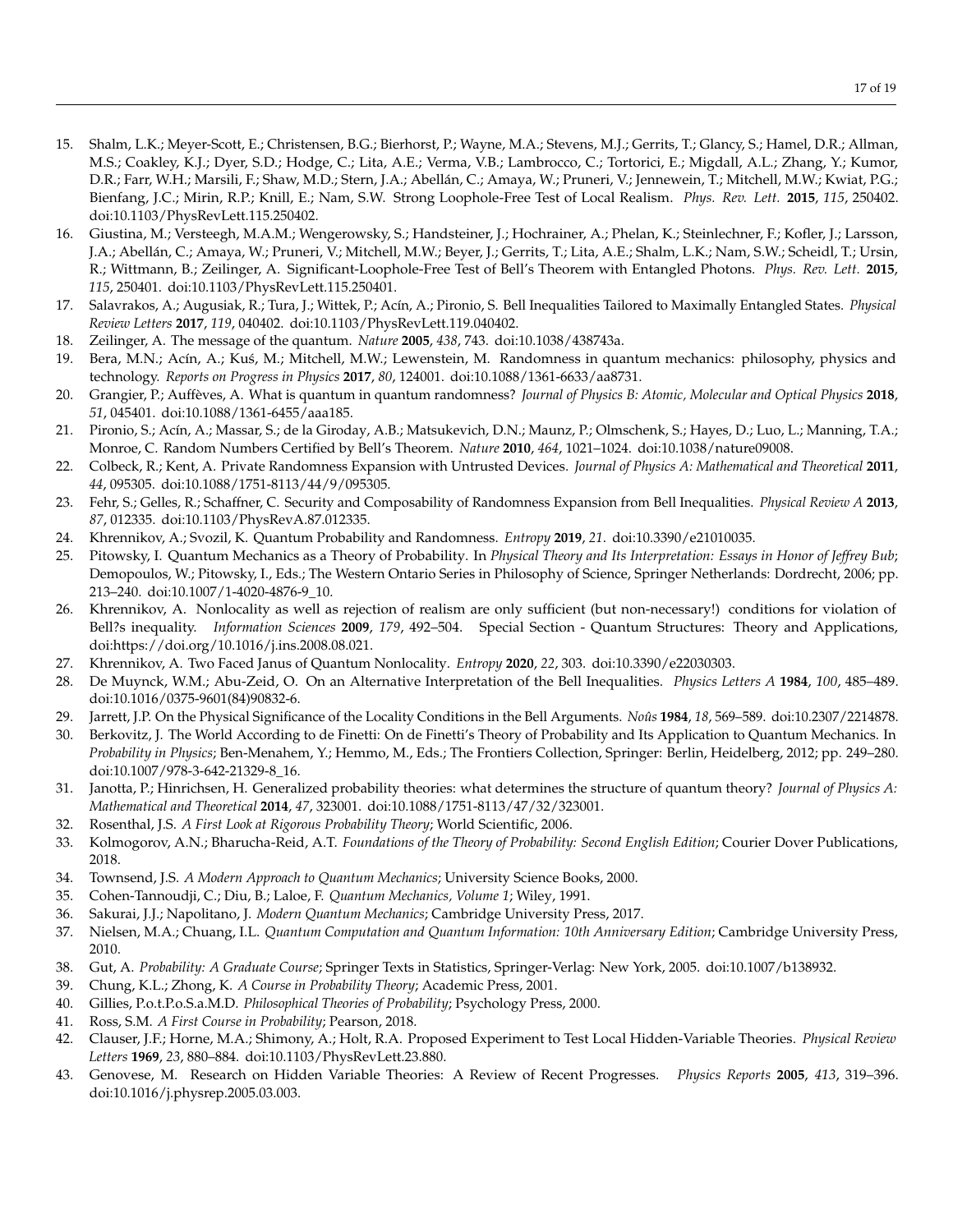- <span id="page-17-0"></span>44. Introduction to the Hidden-Variable Question. In *Speakable and Unspeakable in Quantum Mechanics: Collected Papers on Quantum Philosophy*, Second ed.; Bell, J.S., Ed.; Cambridge University Press: Cambridge, 2004; pp. 29–39. doi[:10.1017/CBO9780511815676.006.](https://doi.org/10.1017/CBO9780511815676.006)
- <span id="page-17-1"></span>45. Ciepielewski, G.S.; Okon, E.; Sudarsky, D. On Superdeterministic Rejections of Settings Independence, 2020, [\[arXiv:quant](http://xxx.lanl.gov/abs/2008.00631)[ph/2008.00631\].](http://xxx.lanl.gov/abs/2008.00631)
- <span id="page-17-2"></span>46. Eberhard, P.H. Bell's Theorem without Hidden Variables. *Il Nuovo Cimento B (1971-1996)* **1977**, *38*, 75–80. doi[:10.1007/BF02726212.](https://doi.org/10.1007/BF02726212)
- <span id="page-17-4"></span>47. Redhead, M. Incompleteness, Non Locality and Realism. A Prolegomenon to the Philosophy of Quantum Mechanics. *Revue Philosophique de la France Et de l'Etranger* **1987**, *180*, 712–713.
- <span id="page-17-3"></span>48. de Muynck, W.M. The Bell Inequalities and Their Irrelevance to the Problem of Locality in Quantum Mechanics. *Physics Letters A* **1986**, *114*, 65–67. doi[:10.1016/0375-9601\(86\)90480-9.](https://doi.org/10.1016/0375-9601(86)90480-9)
- <span id="page-17-5"></span>49. Larsson, J.A. Loopholes in Bell Inequality Tests of Local Realism. *Journal of Physics A: Mathematical and Theoretical* **2014**, *47*, 424003. doi[:10.1088/1751-8113/47/42/424003.](https://doi.org/10.1088/1751-8113/47/42/424003)
- <span id="page-17-6"></span>50. Valdenebro, A.G. Assumptions Underlying Bell s Inequalities. *European Journal of Physics* **2002**, *23*, 569–577. doi[:10.1088/0143-](https://doi.org/10.1088/0143-0807/23/5/313) [0807/23/5/313.](https://doi.org/10.1088/0143-0807/23/5/313)
- <span id="page-17-7"></span>51. Tittel, W.; Brendel, J.; Zbinden, H.; Gisin, N. Violation of Bell Inequalities by Photons More Than 10 Km Apart. *Physical Review Letters* **1998**, *81*, 3563–3566. doi[:10.1103/PhysRevLett.81.3563.](https://doi.org/10.1103/PhysRevLett.81.3563)
- 52. Handsteiner, J.; Friedman, A.S.; Rauch, D.; Gallicchio, J.; Liu, B.; Hosp, H.; Kofler, J.; Bricher, D.; Fink, M.; Leung, C.; Mark, A.; Nguyen, H.T.; Sanders, I.; Steinlechner, F.; Ursin, R.; Wengerowsky, S.; Guth, A.H.; Kaiser, D.I.; Scheidl, T.; Zeilinger, A. Cosmic Bell Test: Measurement Settings from Milky Way Stars. *Physical Review Letters* **2017**, *118*, 060401. doi[:10.1103/PhysRevLett.118.060401.](https://doi.org/10.1103/PhysRevLett.118.060401)
- 53. Rowe, M.A.; Kielpinski, D.; Meyer, V.; Sackett, C.A.; Itano, W.M.; Monroe, C.; Wineland, D.J. Experimental Violation of a Bell's Inequality with Efficient Detection. *Nature* **2001**, *409*, 791–794. doi[:10.1038/35057215.](https://doi.org/10.1038/35057215)
- <span id="page-17-8"></span>54. Giustina, M.; Mech, A.; Ramelow, S.; Wittmann, B.; Kofler, J.; Beyer, J.; Lita, A.; Calkins, B.; Gerrits, T.; Nam, S.W.; Ursin, R.; Zeilinger, A. Bell Violation Using Entangled Photons without the Fair-Sampling Assumption. *Nature* **2013**, *497*, 227–230. doi[:10.1038/nature12012.](https://doi.org/10.1038/nature12012)
- <span id="page-17-9"></span>55. Hall, M.J.W. The Significance of Measurement Independence for Bell Inequalities and Locality. In *At the Frontier of Spacetime: Scalar-Tensor Theory, Bells Inequality, Machs Principle, Exotic Smoothness*; Asselmeyer-Maluga, T., Ed.; Fundamental Theories of Physics, Springer International Publishing: Cham, 2016; pp. 189–204. doi[:10.1007/978-3-319-31299-6\\_11.](https://doi.org/10.1007/978-3-319-31299-6_11)
- <span id="page-17-10"></span>56. Khrennikov, A. Can There Be Given Any Meaning to Contextuality Without Incompatibility? *International Journal of Theoretical Physics* **2021**, *60*, 106–114. doi[:10.1007/s10773-020-04666-z.](https://doi.org/10.1007/s10773-020-04666-z)
- <span id="page-17-11"></span>57. Eberhard, P.H. Bell's Theorem and the Different Concepts of Locality. *Il Nuovo Cimento B (1971-1996)* **1978**, *46*, 392–419. doi[:10.1007/BF02728628.](https://doi.org/10.1007/BF02728628)
- 58. Fine, A. Correlations and Physical Locality. *PSA: Proceedings of the Biennial Meeting of the Philosophy of Science Association* **1980**, *1980*, 535–562. doi[:10.1086/psaprocbienmeetp.1980.2.192609.](https://doi.org/10.1086/psaprocbienmeetp.1980.2.192609)
- <span id="page-17-12"></span>59. Berkovitz, J. Aspects of Quantum Non-Locality I: Superluminal Signalling, Action-at-a-Distance, Non-Separability and Holism. *Studies in History and Philosophy of Science Part B: Studies in History and Philosophy of Modern Physics* **1998**, *29*, 183–222. doi[:10.1016/S1355-](https://doi.org/10.1016/S1355-2198(98)00008-2) [2198\(98\)00008-2.](https://doi.org/10.1016/S1355-2198(98)00008-2)
- <span id="page-17-13"></span>60. Bohm, D. A Suggested Interpretation of the Quantum Theory in Terms of "Hidden" Variables. I. *Physical Review* **1952**, *85*, 166–179. doi[:10.1103/PhysRev.85.166.](https://doi.org/10.1103/PhysRev.85.166)
- <span id="page-17-14"></span>61. Bohm, D. Reply to a Criticism of a Causal Re-Interpretation of the Quantum Theory. *Physical Review* **1952**, *87*, 389–390. doi[:10.1103/PhysRev.87.389.2.](https://doi.org/10.1103/PhysRev.87.389.2)
- <span id="page-17-15"></span>62. Murdoch, D.R. *Niels Bohr's Philosophy of Physics*; Cambridge University Press: Cambridge, 1987. doi[:10.1017/CBO9780511564307.](https://doi.org/10.1017/CBO9780511564307)
- <span id="page-17-16"></span>63. Peres, A. Unperformed Experiments Have No Results. *American Journal of Physics* **1978**, *46*, 745–747. doi[:10.1119/1.11393.](https://doi.org/10.1119/1.11393)
- <span id="page-17-17"></span>64. Fine, A. Hidden Variables, Joint Probability, and the Bell Inequalities. *Physical Review Letters* **1982**, *48*, 291–295. doi[:10.1103/PhysRevLett.48.291.](https://doi.org/10.1103/PhysRevLett.48.291)
- <span id="page-17-18"></span>65. Fine, A. Joint Distributions, Quantum Correlations, and Commuting Observables. *Journal of Mathematical Physics* **1982**, *23*, 1306–1310. doi[:10.1063/1.525514.](https://doi.org/10.1063/1.525514)
- 66. Müller, T.; Placek, T. Against a Minimalist Reading of Bell's Theorem: Lessons from Fine. *Synthese* **2001**, *128*, 343–379. doi[:10.1023/A:1011971808127.](https://doi.org/10.1023/A:1011971808127)
- <span id="page-17-19"></span>67. Khrennikov, A. Bell's Inequality: Physics Meets Probability. *arXiv:0709.3909 [quant-ph]* **2007**, [\[arXiv:quant-ph/0709.3909\].](http://xxx.lanl.gov/abs/0709.3909)
- 68. de la Peña, L.; Cetto, A.M.; Brody, T.A. On Hidden-Variable Theories and Bell's Inequality. *Lettere al Nuovo Cimento (1971-1985)* **1972**, *5*, 177–181. doi[:10.1007/BF02815921.](https://doi.org/10.1007/BF02815921)
- <span id="page-17-20"></span>69. Pitowsky, I. Resolution of the Einstein-Podolsky-Rosen and Bell Paradoxes. *Physical Review Letters* **1982**, *48*, 1299–1302. doi[:10.1103/PhysRevLett.48.1299.](https://doi.org/10.1103/PhysRevLett.48.1299)
- <span id="page-17-21"></span>70. Wigner, E. On the Quantum Correction For Thermodynamic Equilibrium. *Physical Review* **1932**, *40*, 749–759. doi[:10.1103/PhysRev.40.749.](https://doi.org/10.1103/PhysRev.40.749)
- <span id="page-17-22"></span>71. Spekkens, R.W. Negativity and Contextuality Are Equivalent Notions of Nonclassicality. *Physical Review Letters* **2008**, *101*, 020401. doi[:10.1103/PhysRevLett.101.020401.](https://doi.org/10.1103/PhysRevLett.101.020401)
- <span id="page-17-23"></span>72. de Barros, J.A.; Kujala, J.V.; Oas, G. Negative Probabilities and Contextuality. *Journal of Mathematical Psychology* **2016**, *74*, 34–45. doi[:10.1016/j.jmp.2016.04.014.](https://doi.org/10.1016/j.jmp.2016.04.014)